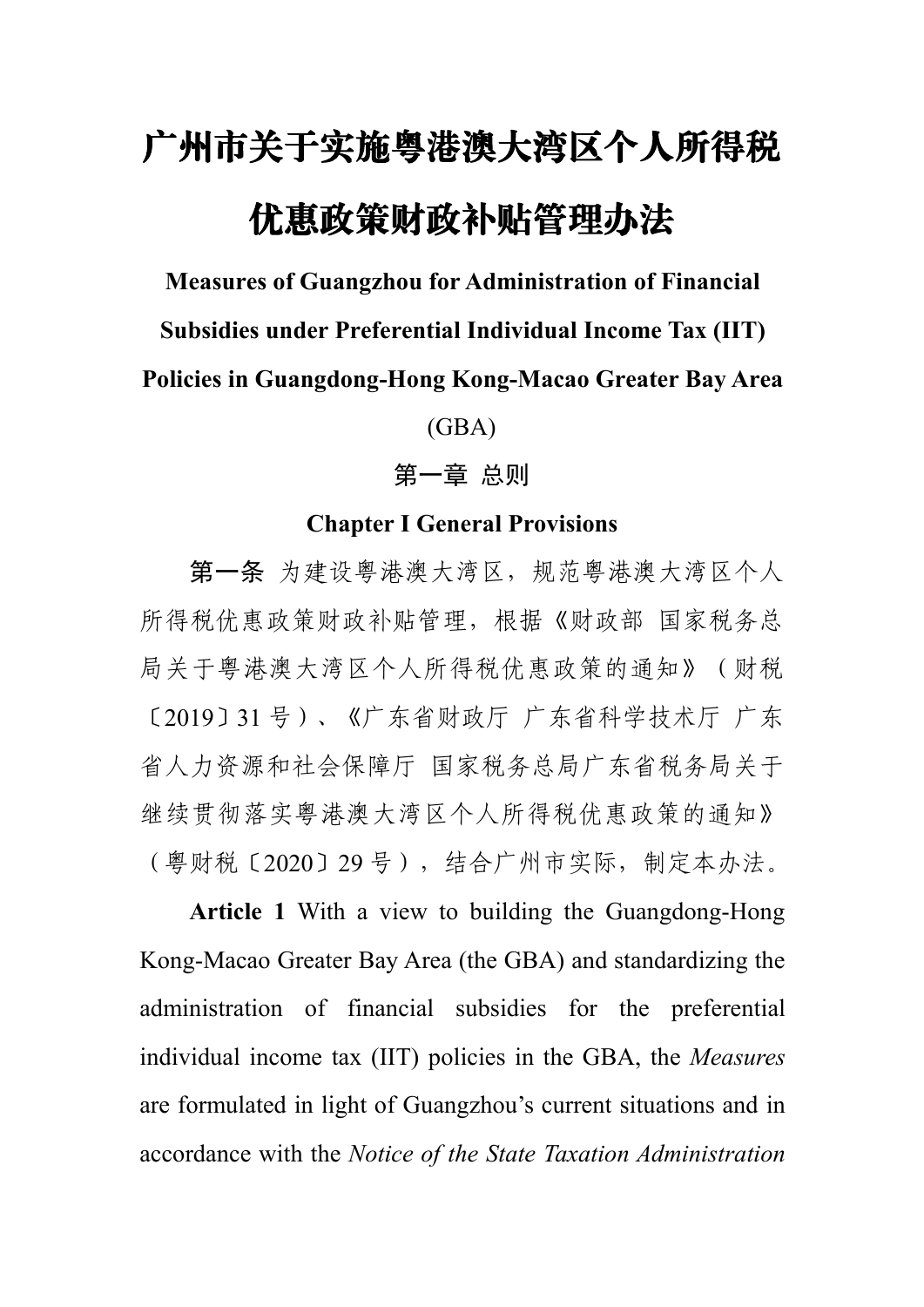*and the Ministry of Finance on Preferential Individual Income Tax Policies in Guangdong-Hong Kong-Macao Greater Bay Area (Cai Shui [2019] No. 31)* and the *Notice on Implementation of Preferential Individual Income Tax Policies in Guangdong-Hong Kong-Macao Greater Bay Area (Yue Cai Shui, [2020] No. 29)* by Department of Finance of Guangdong Province, Department of Science and Technology of Guangdong Province, Department of Human Resources and Social Security of Guangdong Province and Guangdong Provincial Taxation Service, State Taxation Administration.

第二条 在广州市实施粤港澳大湾区个人所得税优惠政 策有关财政补贴范围、补贴程序和监督检查的,适用本办法。

**Article 2** The *Measures* shall apply to the implementation of the financial subsidies under the preferential IIT policies in the GBA concerning the applicable scope, procedures, and supervision and inspection.

第三条 在广州市行政区域范围内工作的境外高端人才 和境外紧缺人才,其在广州市缴纳的个人所得税已缴税额超 过其按应纳税所得额的 15%计算的税额部分,给予财政补贴。 该补贴免征个人所得税。

**Article 3** Overseas high-end talents and overseas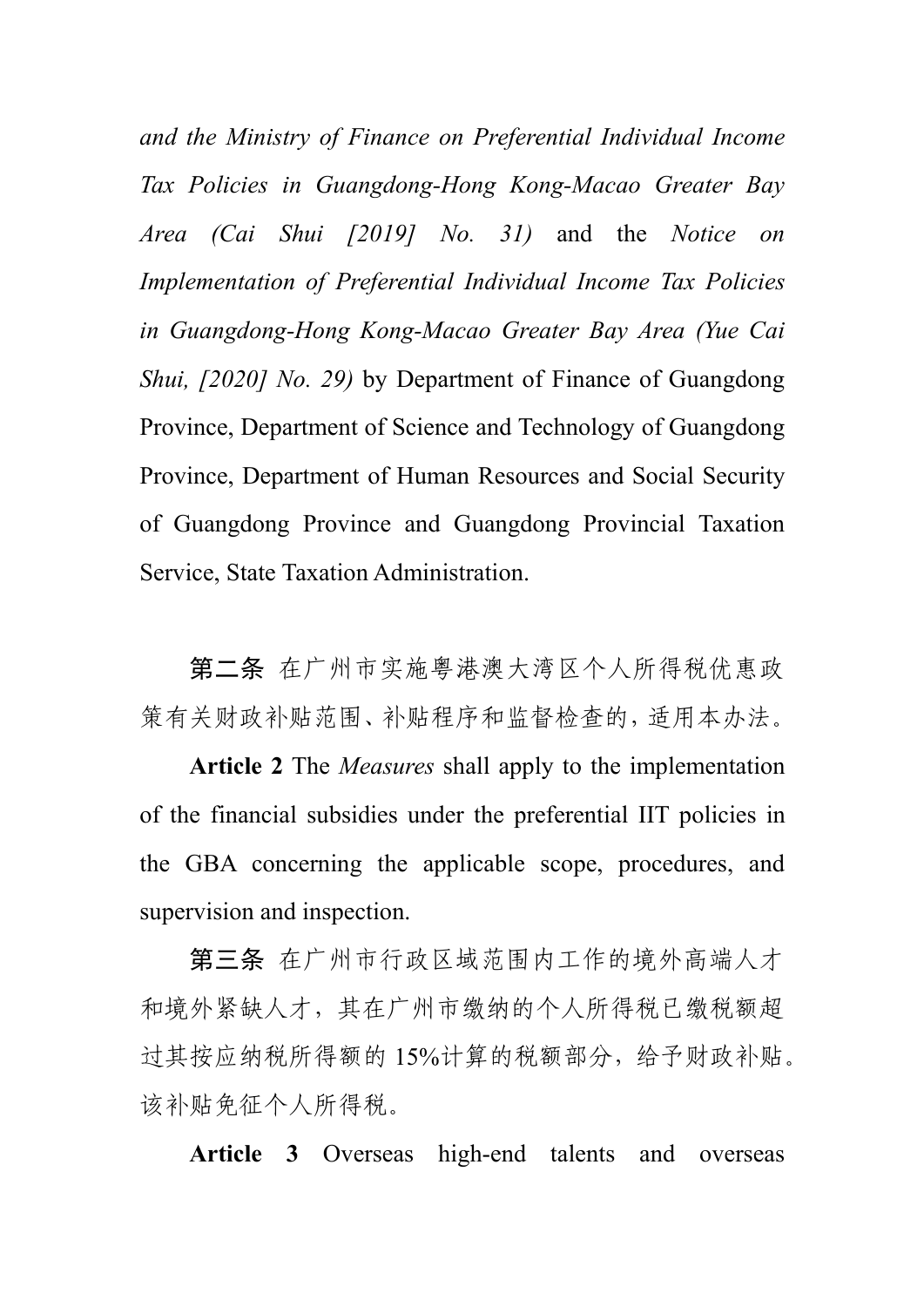critically-lacking talents who work within the administrative area of Guangzhou shall be given financial subsidies if their IIT paid in Guangzhou exceeds the tax amount computed at 15% of their taxable income. The subsidy is exempt from IIT.

第四条 个人所得税税负差额计算,以一个纳税年度为 准。纳税年度,自公历一月一日起至十二月三十一日止。

**Article 4** The computation of the balance of IIT shall be based on one tax year, which begins on January 1<sup>st</sup> and ends on December 31<sup>st</sup> of the Gregorian calendar.

粤港澳大湾区个人所得税优惠政策财政补贴每年补贴 一次,于次年的个人所得税汇算清缴期结束后受理、发放。

The financial subsidies for the preferential IIT policies in the GBA are granted on a lump-sum basis every year. It will be open for application and granted after the end of IIT settlement and payment period in the following year.

第五条 本办法的财政补贴,区级财政按现行财政体制 个人所得税分成(或返还)比例负担,其余由市级财政负担。

**Article 5** The financial subsidies under the *Measures* shall be borne by district finance department in accordance with the IIT share/rebate ratio under the current fiscal system and the rest by the municipal finance department.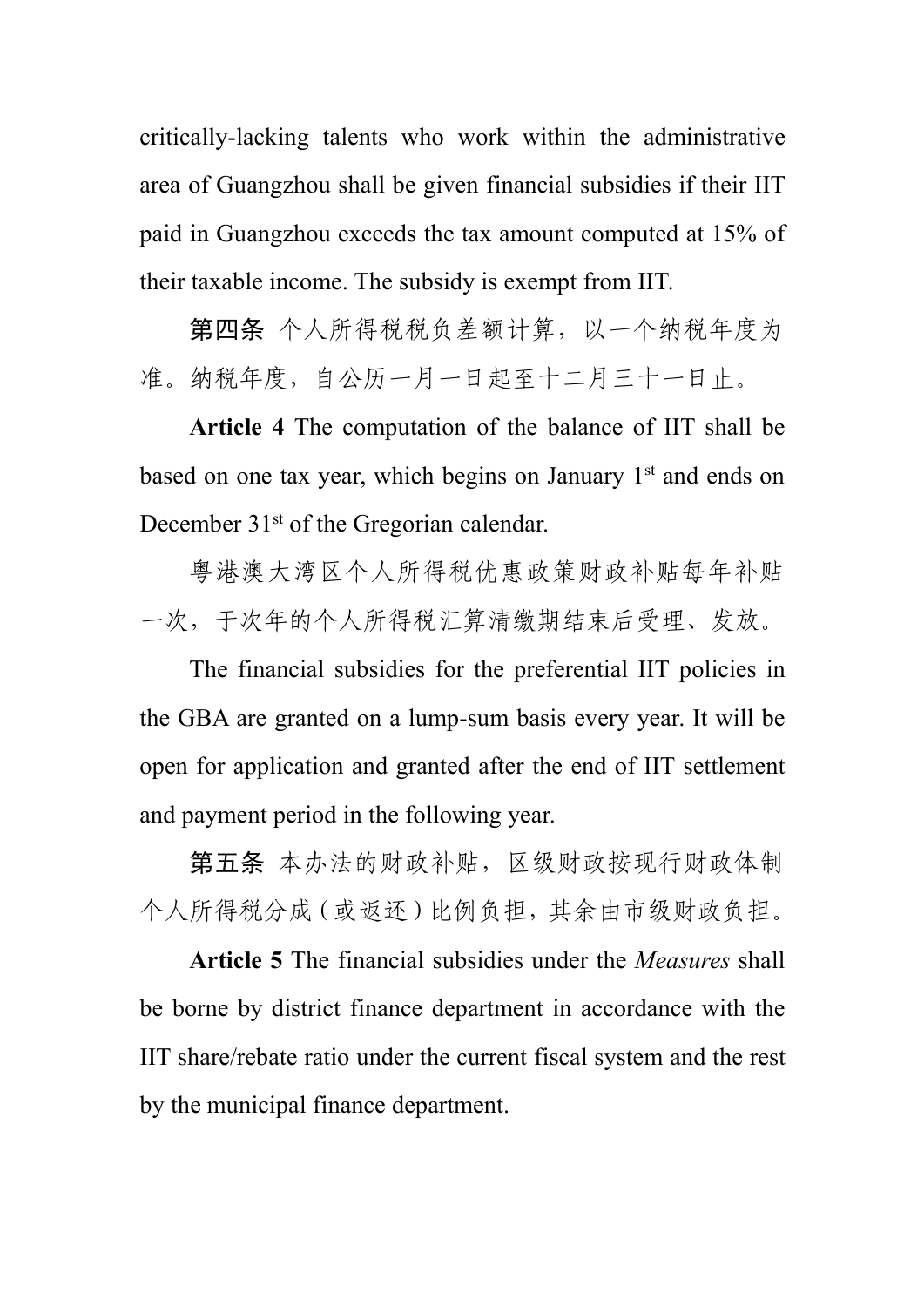# 第二章 补贴范围

## **Chapter IIApplicable Scope**

第六条 本办法第三条所指的境外高端人才,应符合《广 州市境外高端人才目录》标准(见附件 1)。

**Article 6** The overseas high-end talents referred to in Article 3 of the *Measures* shall conform to the standards of the *Catalogue of Overseas High-end Talents in Guangzhou* (see Annex 1).

第七条 本办法第三条所指的境外紧缺人才,应符合《广 州市境外紧缺人才目录》标准(见附件2)。

**Article 7** The overseas critically-lacking talents referred to in Article 3 of the *Measures* shall conform to the *Catalogue of Overseas Critically-lacking Talents in Guangzhou* (see Annex 2) 境外紧缺人才的纳税年度个人所得税应纳税所得额应达到 30 万元人民币以上。

The taxable income of IIT for the overseas critically-lacking talents in the tax year shall exceed RMB 300,000.

第八条 符合本办法第六条、第七条的境外高端人才和 紧缺人才(以下称申请人),还应当同时具备下列身份、工 作和诚信条件:

**Article 8** Overseas high-end talents and critically-lacking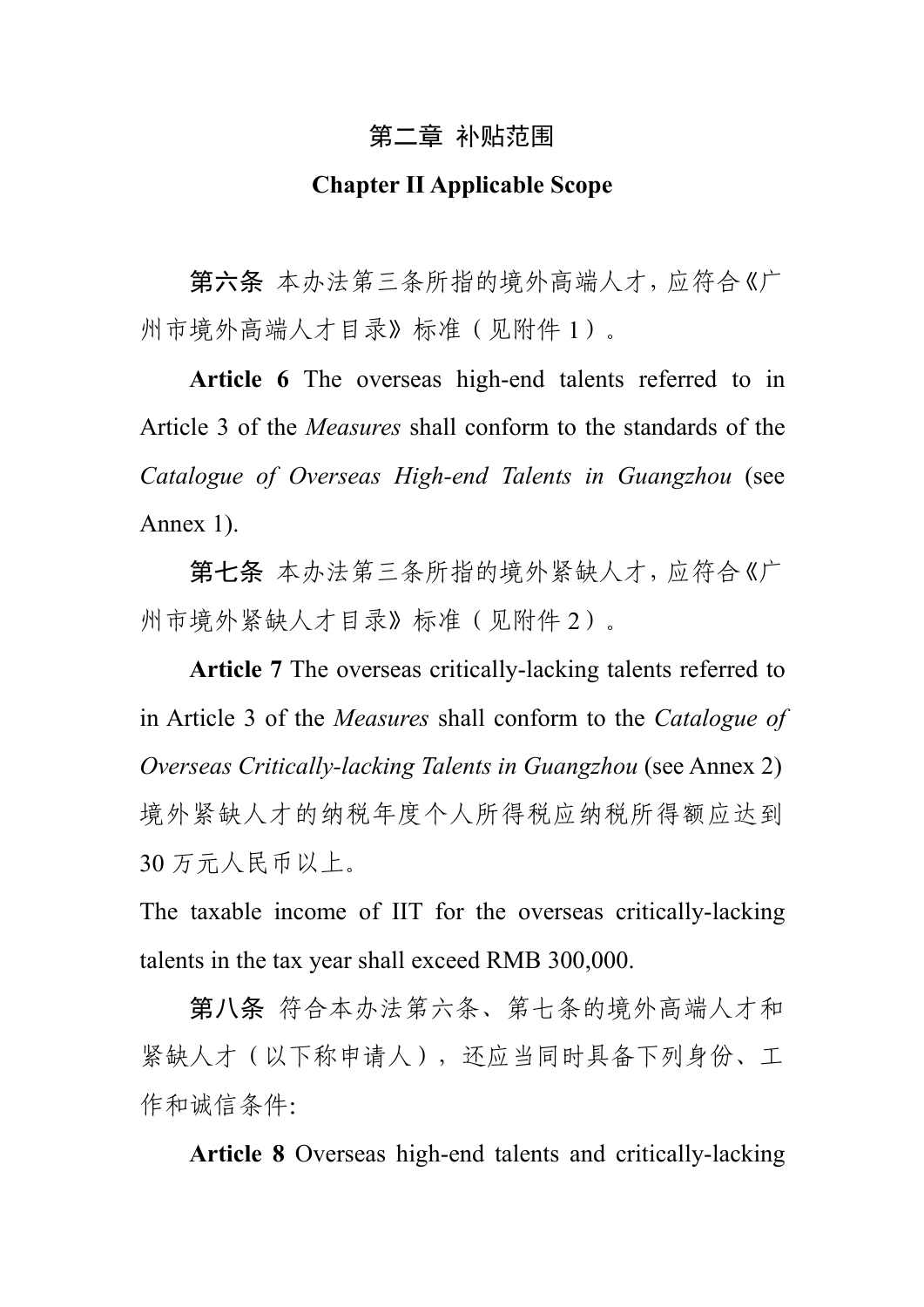talents (hereinafter referred to as "applicants") who meet the requirements of Articles 6 and 7 of the *Measures* shall also concurrently meet the following requirements on identity, employment and integrity:

(一)身份条件:申请人属于香港、澳门永久性居民, 取得香港入境计划(优才、专业人士及企业家)的香港居民, 台湾地区居民,外国国籍人士,或取得国外长期居留权的回 国留学人员和海外华侨;

(1) Identity: The applicant shall be a permanent resident of Hong Kong or Macao, a Hong Kong resident under the Hong Kong's Admission Schemes for Talents, Professionals and Entrepreneurs, a Taiwanese resident, a foreigner, or a returned overseas Chinese or a returned overseas Chinese student who has obtained the right of long-term residence abroad;

(二)工作条件:申请人纳税年度内在广州市注册的企 业和其他机构任职、受雇,或在广州市提供独立个人劳务, 或在广州市从事生产、经营活动,且纳税年度内在广州市工 作累计满 90 天,并在广州市依法缴纳个人所得税;

(2) Employment: The applicant shall work for or be employed by enterprises and other institutions registered in Guangzhou during the tax year, or alternatively provide independent personal services in Guangzhou, or be engaged in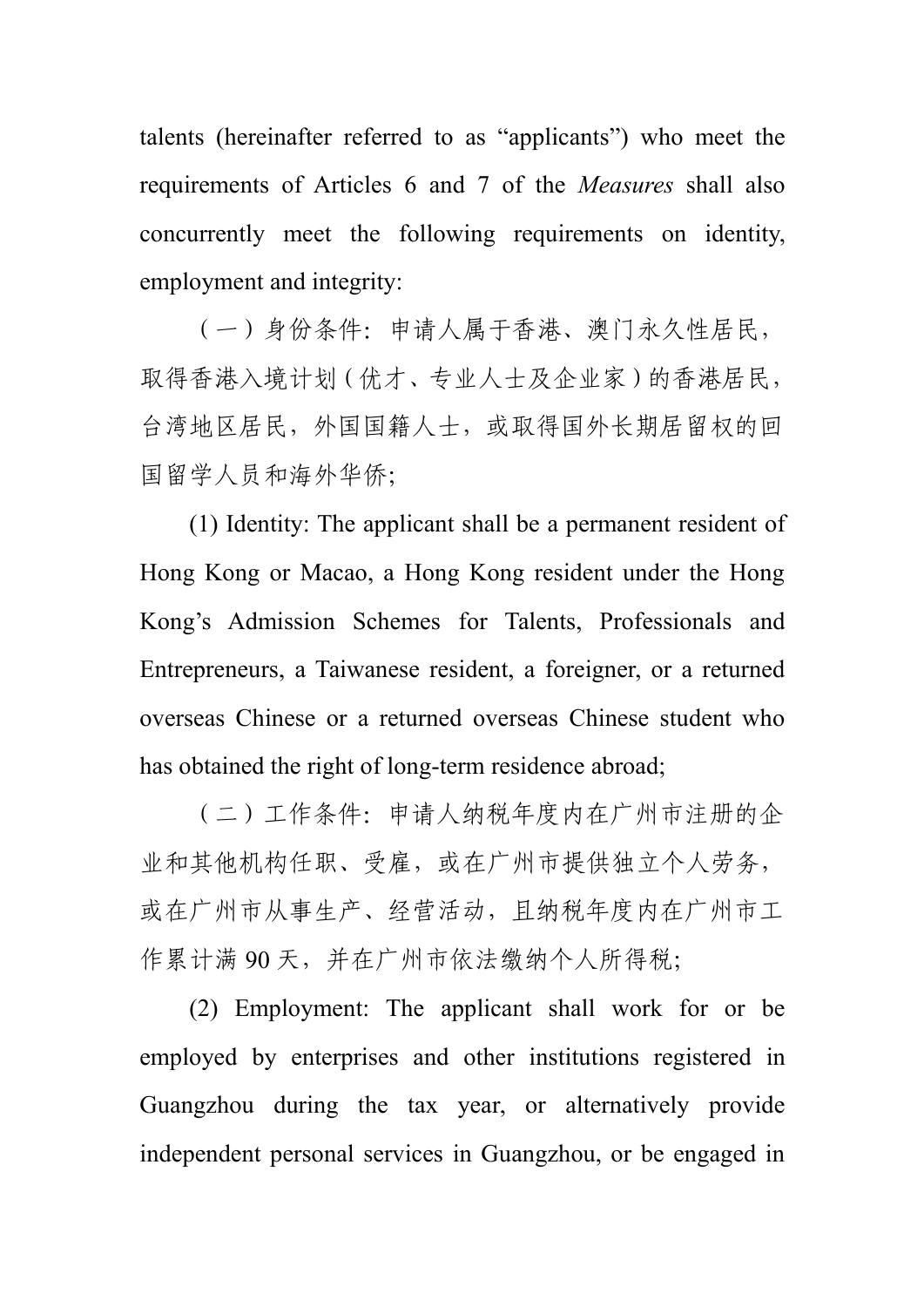production and business activities in Guangzhou. Meanwhile, he/she shall work in Guangzhou for a minimum of 90 days during the tax year, and pay IIT in Guangzhou according to law;

(三)诚信条件:申请人在申请财政补贴前三年内,没 有重大税收违法案件信息记录,没有虚报、冒领、骗取、挪 用财政资金和违反科研伦理、科研诚信等不诚信行为记录, 没有列入失信被执行人,没有受到刑事处罚或者责令停产停 业、吊销许可证或者执照、较大数额罚款行政处罚等重大违 法记录;且申请人对其扣缴义务人的以上行为或记录不负有 直接或主要责任,也不担任以上行为或记录的扣缴义务人的 法定代表人或负责人。

(3) Integrity: Within three years before applying for financial subsidies, the applicant shall have no information records of major tax violations, no records of dishonest acts such as false reporting, false collection, fraud, misappropriation of financial funds, violation of scientific research ethics and integrity, and no records of serious violation of laws or regulations, such as being included into the blacklist of debtors for law enforcement, being subject to criminal punishment or ordered to suspend production or business, being revoked of the business license or permit, or receiving administrative punishment involving large sum of fine. The applicant is not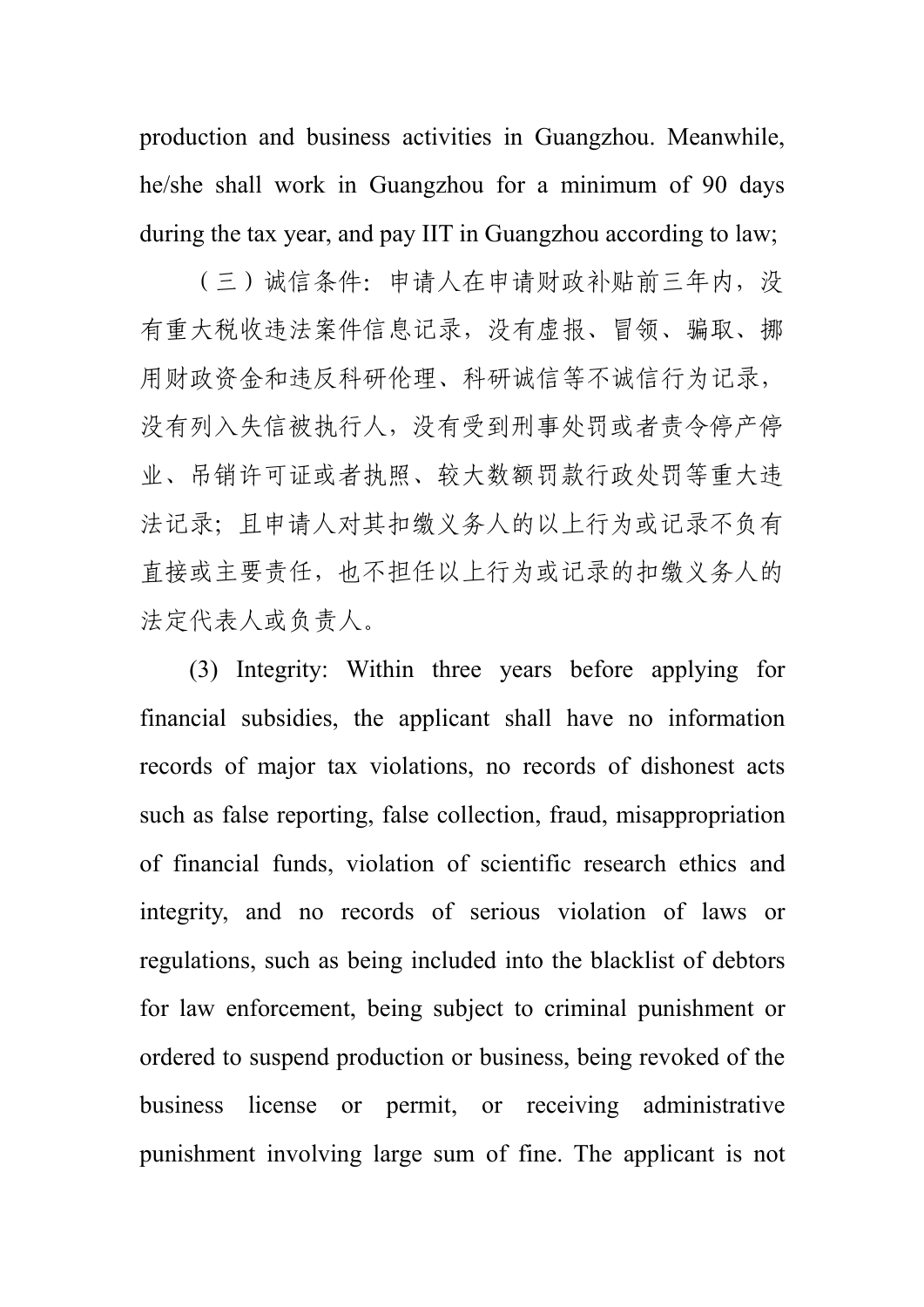directly or primarily responsible for the above acts or records of the withholding agent, nor is he the legal representative or responsible person of the withholding agent liable for such acts or records.

第九条 在纳税年度内,申请人因取得国外长期居留权 或国籍、居民身份发生变化因而符合第八条第一项规定的, 自取得国外长期居留权或身份变化次月起,享受财政补贴。

**Article 9** In the tax year, if the applicant meets the requirements of Article 8 (1) due to acquisition of long-term residency in other country or change in nationality or resident status, he/she shall be eligible for financial subsidies from the month following such acquisition or change.

在纳税年度内,申请人因丧失国外长期居留权或国籍、 居民身份发生变化不再符合第八条第一项规定的,自丧失国 外长期居留权或身份变化次月起,不再享受财政补贴。

In the tax year, if the applicant no longer meets the requirements of Article 8(1) due to loss of long-term foreign residency or change in nationality or resident status, he/she will no longer be eligible for financial subsidies from the month following such loss or change.

第十条 申请人使用多个不同身份证明登记纳税的,应 先行到税务部门办理纳税档案并档手续。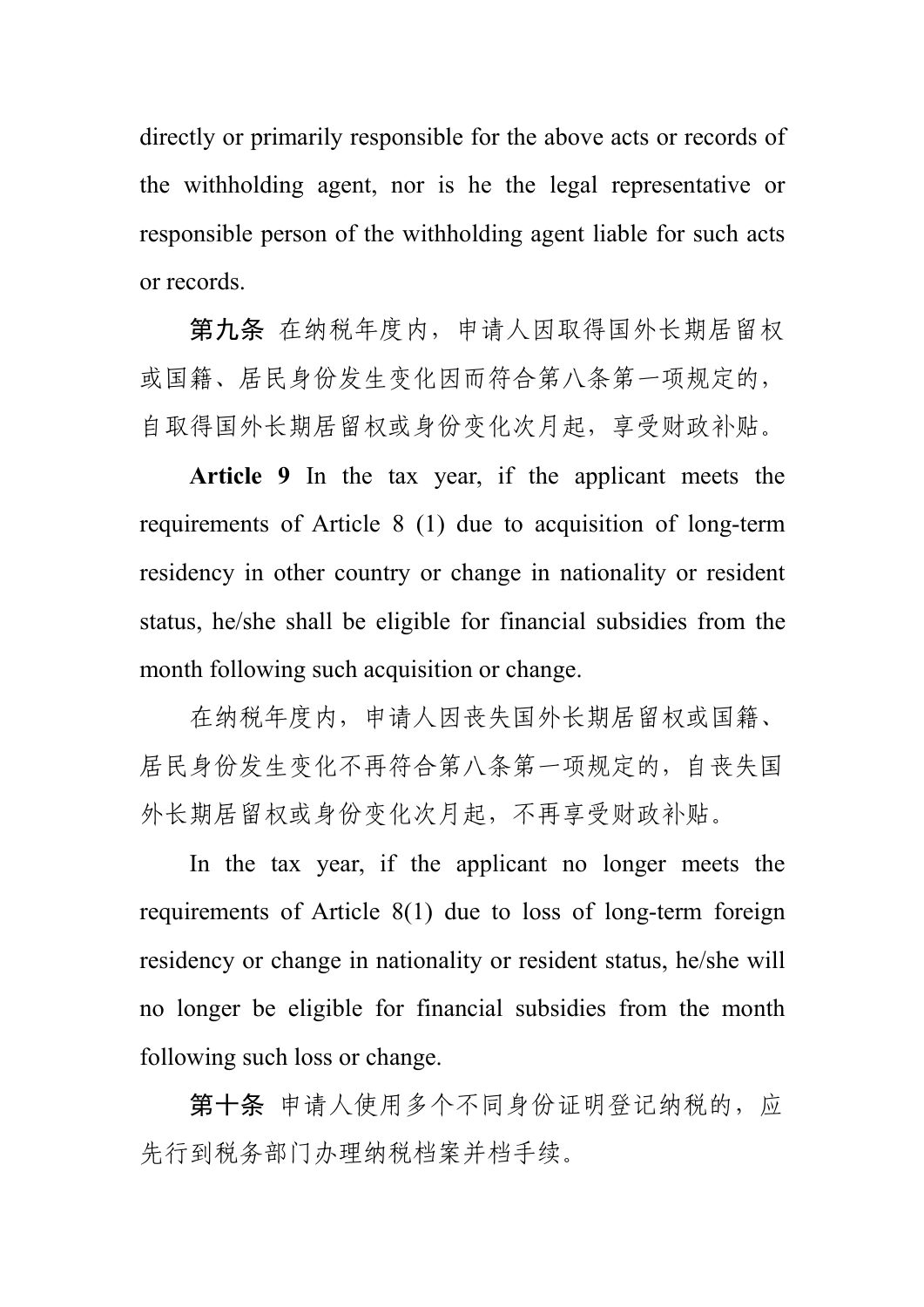Article 10 The applicant who uses several different IDs to register for tax payment should complete tax file consolidation procedures in taxation authorities before application.

第十一条 申请人在符合本办法规定的身份、工作和诚 信条件下,按下列规定界定其获得境外高端、紧缺人才资格 时点: 2008年 2009年 2009年 2009年 2009年 2009年 2009年 2009年 2009年 2009年 2009年 2009年 2009年 2009年 2009年 2009年 2009年 2009年 2009年 2009年 2009年 2009年 2009年 2009年 2009年 2009年 2009年 2009年 2009年 2009年 2009年 2009年 2009年 2009年 2009年 2009年 20

**Article 11** Subject to identity, employment and integrity conditions provided in the *Measures*, the time point at which the applicant is qualified as an overseas high-end talent or critically-lacking talent shall be determined in accordance with the following provisions:

(一)境外高端人才资格的时点,以国家、广东省、广 州市各类重大人才工程管理机关的人才认定文件(发文名 单)、确认函、证书证件的生效或有效时间为准。

(1) For overseas high-end talents, the time point of eligibility shall be determined by the effective or valid time of the talent confirmation documents (as per the attached name list), confirmation letters or certificates issued by relevant authorities in charge of management of various major talent projects at state level or of Guangdong Province or Guangzhou Municipality.

(二)境外紧缺人才资格的时点:

(2) For overseas critically-lacking talents, the time point of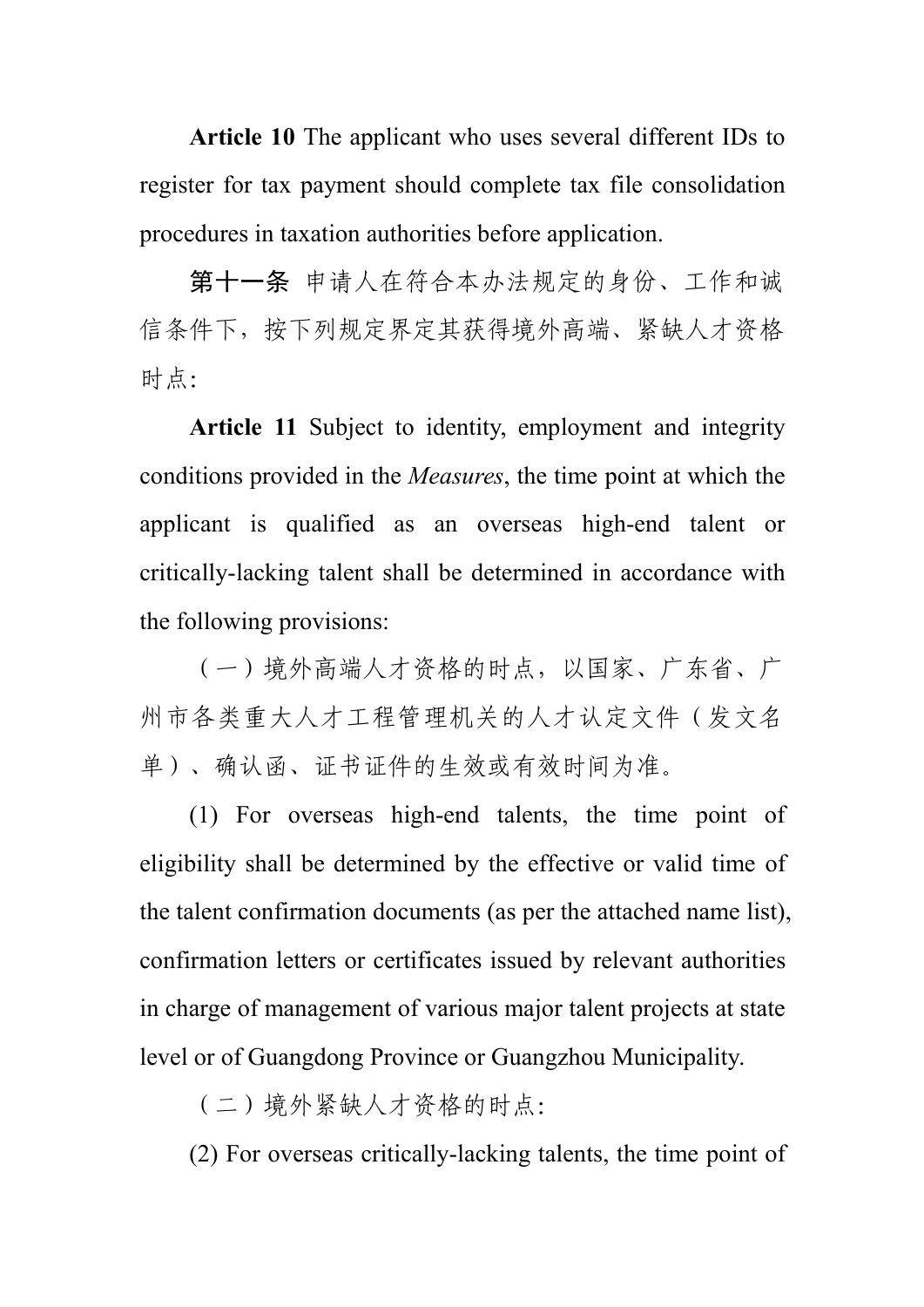eligibility shall be determined by:

1.有行业或工种专门技能认证的,以技能认证部门颁发 的执业资格证、职称证、技能证的生效或有效时间为准。

1. the effective or valid time of certificates of professional qualification, professional title, or skill certificates issued by skill certification authorities where there is a professional or job-specific skill certification available; or

2.无行业和工种专门技能认证的,以学历、学位证书或 工作单位说明申请人所从事岗位(工种)的生效或有效时间 为准。

2. the effective or valid time of the applicant's academic qualification certificate, diploma or employment certificate that indicate his/her position (or specific job) where there is no professional or job-specific skill certification available.

申请人获得境外高端、紧缺人才资格时点人处于纳税年 度内的,可享受相应纳税年度的财政补贴;境外高端、紧缺 人才资格时点在纳税年度结束以后才生效的,不享受相应的 纳税年度财政补贴。

The applicant whose time point of eligibility as an overseas high-end or critically-lacking talent falls in the tax year is entitled to the financial subsidies for the corresponding tax year, while the applicant whose qualification as an overseas high-end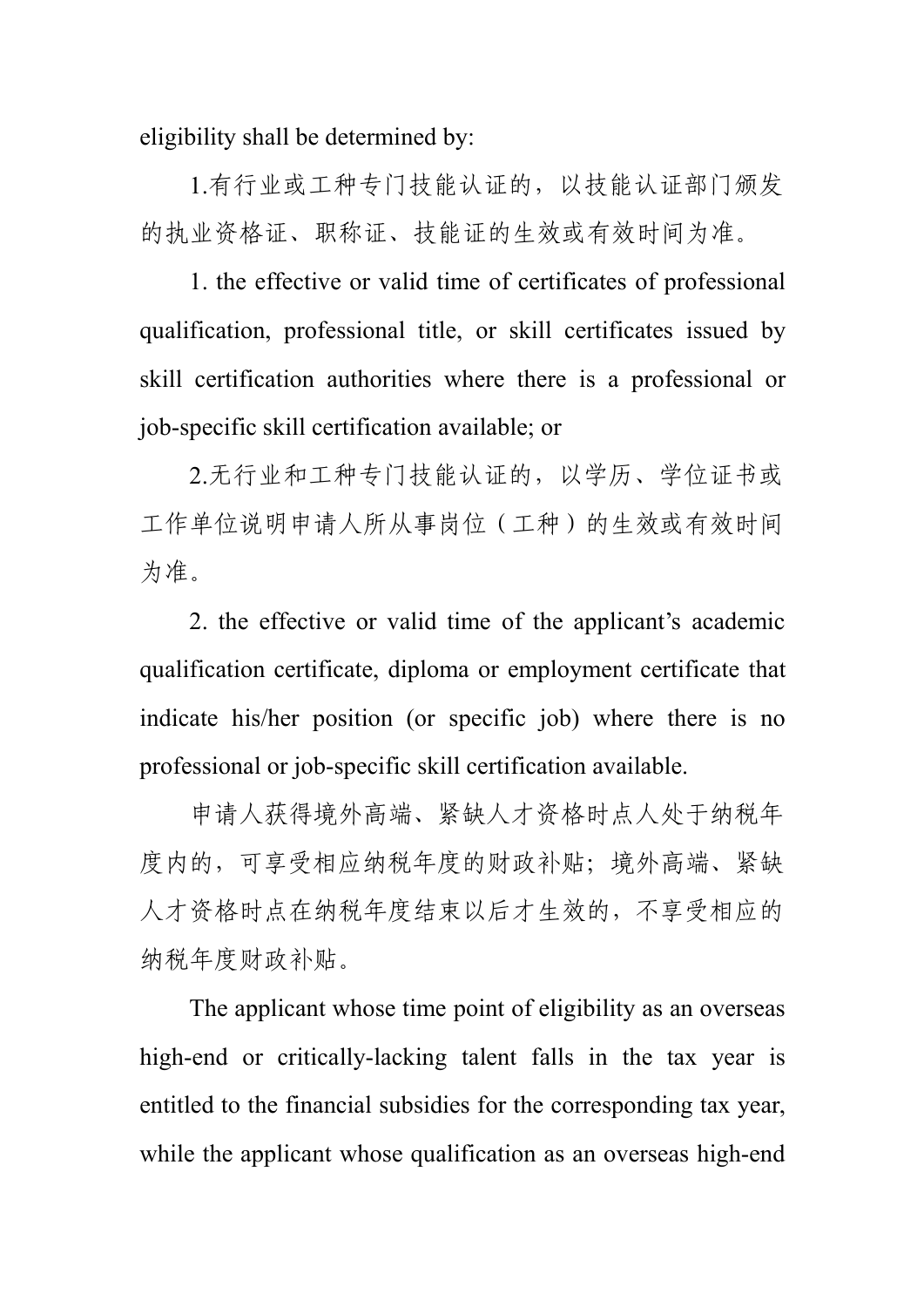or critically-lacking talent takes effect after the end of the tax year shall not be entitled to the financial subsidies for the corresponding tax year.

第十二条 《广州市境外高端人才目录》《广州市境外 紧缺人才目录》实行动态管理,按照广州市经济社会发展需 要,由市科技局、市人力资源社会保障局适时更新发布。

**Article 12** The *Catalogue of Overseas High-end Talents in Guangzhou* and the *Catalogue of Overseas Critically-lacking Talents in Guangzhou* shall be managed and updated by the Guangzhou Municipal Science and Technology Bureau and the Guangzhou Municipal Human Resources and Social Security Bureau in line with the economic and social development needs in Guangzhou.

第十三条 申请人在广州工作的天数, 包括申请人在广 州市的实际工作日以及在广州市工作期间,在境内、境外享 受的公休假、个人休假、出差、接受培训的天数。

**Article 13** The number of days the applicant has worked in Guangzhou includes both the actual working days in Guangzhou and the number of days he/she takes public holidays, personal leaves, business trips and training in and outside China during the applicant's work in Guangzhou.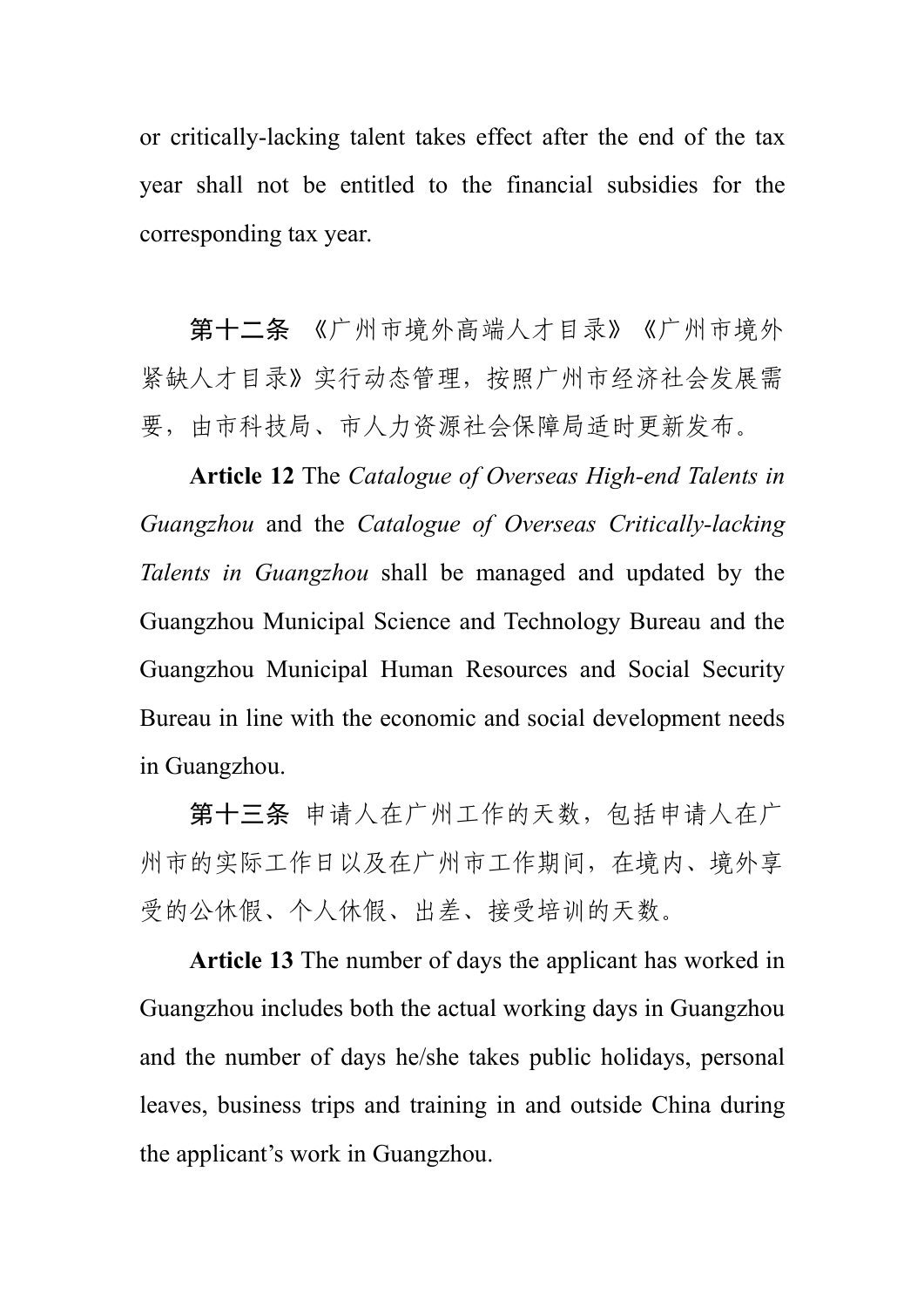申请人在广州市停留的当天不足 24 小时的,按照半天 计算在广州的工作天数。

If the applicant stays in Guangzhou for fewer than 24 hours, it shall be counted as half a day in calculating the number of working days in Guangzhou.

第十四条 本办法第三条所指的已缴税额,为下列所得 按照《中华人民共和国个人所得税法》规定缴纳的个人所得 税: カランド アイスト アイスト しんしゃ しんしゃ しんしゃ しんしゃ しんしゅう しんしゅう しんしゅう しんしゅう しんしゅう しんしゅう

(一)工资、薪金所得;

(二)劳务报酬所得;

(三)稿酬所得;

(四)特许权使用费所得;

(五)经营所得;

(六)入选区级以上政府或政府工作部门、直属机构人 才工程或人才项目获得的补贴性所得。

**Article 14** The amount of tax paid referred to in Article 3 of the *Measures* shall be the IIT paid for the following incomes in accordance with the provisions of the *Individual Income Tax Law of the People's Republic of China*:

(1) Wages and salaries;

(2) Income from remuneration for personal services;

(3) Income from author's remuneration;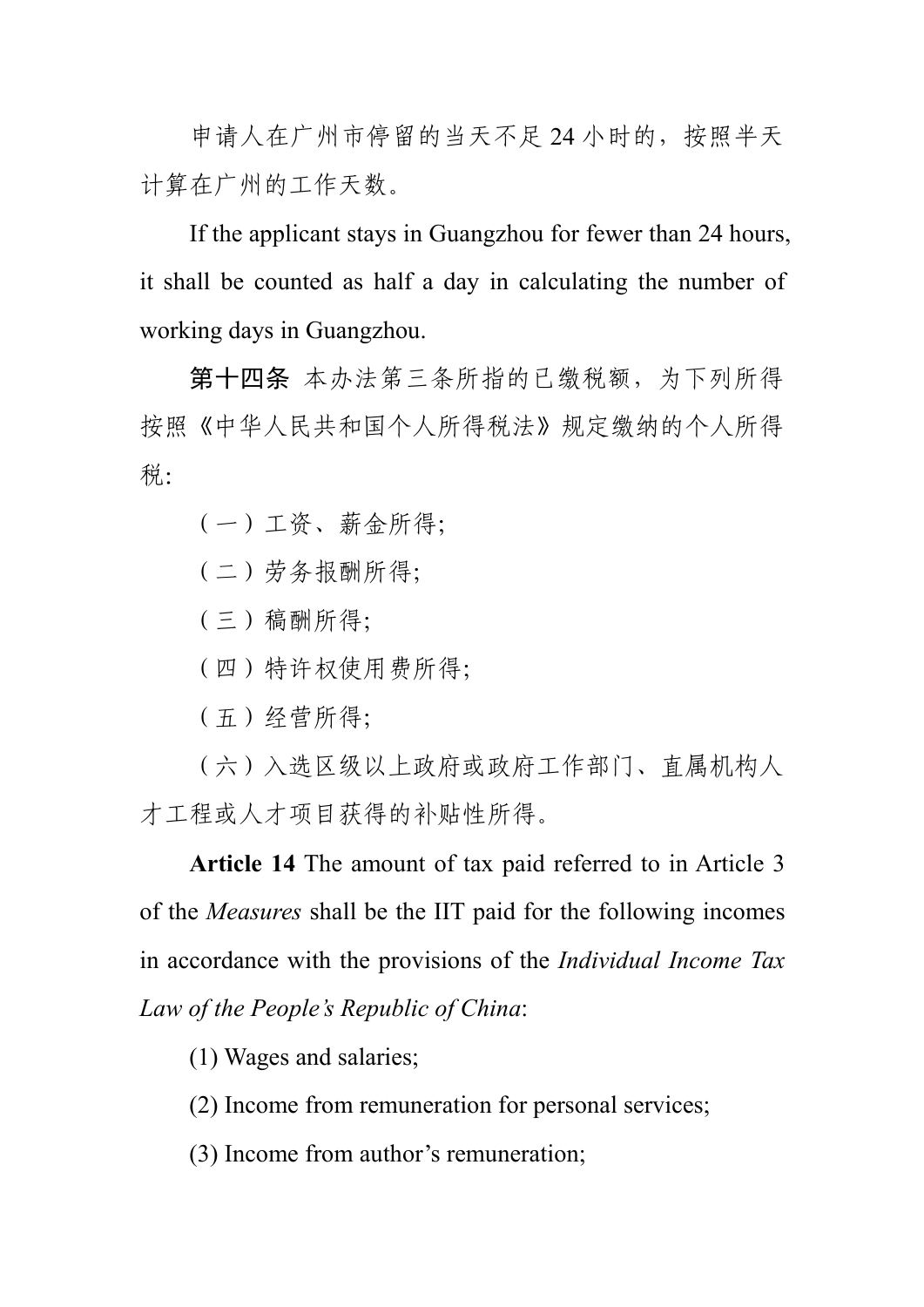(4) Income from royalties;

(5) Income from business operations;

(6) Income from subsidies obtained by being enlisted in talents projects of the government or government departments at or above the district level as well as their directly affiliated institutions.

第十五条 财政补贴根据个人所得项目,按照分项计算 (综合所得进行综合计算)、合并补贴的方式进行。

**Article 15** Financial subsidies shall be granted in a lump sum based on categorized IIT computation (comprehensive incomes shall be computed with comprehensive method).

个人的综合所得、经营所得,根据税法规定应办理汇算 清缴的,其个人所得税已缴税额应以次年办理汇算清缴并补 退税后的全年实际缴纳税额为准。

Where the categories of individual incomes belong to comprehensive income or income from business operation, which shall be settled and paid in accordance with the provisions of the tax law, the paid amount of IIT shall be based on the actual amount of tax paid in the whole year after the settlement and payment procedures of tax refund/arrears in the following year.

个人所得根据税法规定无须办理汇算清缴的,其个人所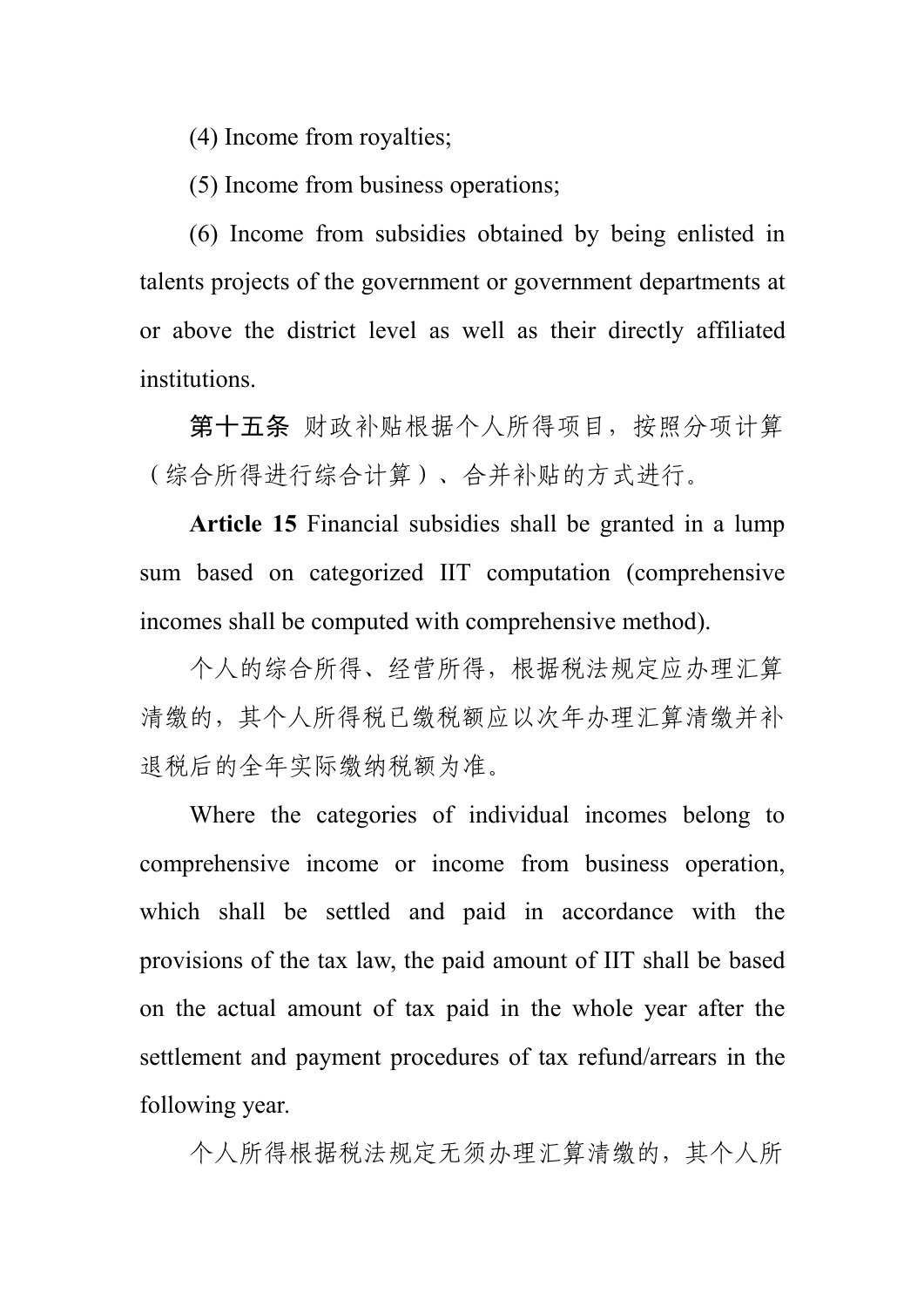得税已缴税额应以补退税后的全年实际缴纳税额为准。

If the individual income is not subject to settlement under the tax law, the amount of IIT paid shall be based on the actual amount of tax paid in the whole year after tax refund/arrears payment.

第十六条 申请人取得本办法第十四条所得的, 其应享 受的广州市纳税年度财政补贴按下列方式计算:

**Article 16** Where an applicant earns incomes under Article 14, the applicable financial subsidy in the tax year shall be computed with the following formula:

(一)财政补贴=∑(分项分年度的个人所得税税负差额 ×分项已缴税额占比);

Financial subsidy= $\sum$  (IIT balance by category each year  $\times$ the proportion of IIT paid by category);

分项已缴税额占比=分项分年度在广州市的个人所得税 已缴税额÷分项分年度在中国境内的个人所得税已缴税额。

The proportion of IIT paid by category  $=$  the amount of IIT paid by category in Guangzhou each year  $\div$  the amount IIT paid by category in China each year.

各分项分年度个人所得税税负差额:

IIT balance by category in each year:

1.⑴居民个人综合所得分项(居民个人综合所得包含工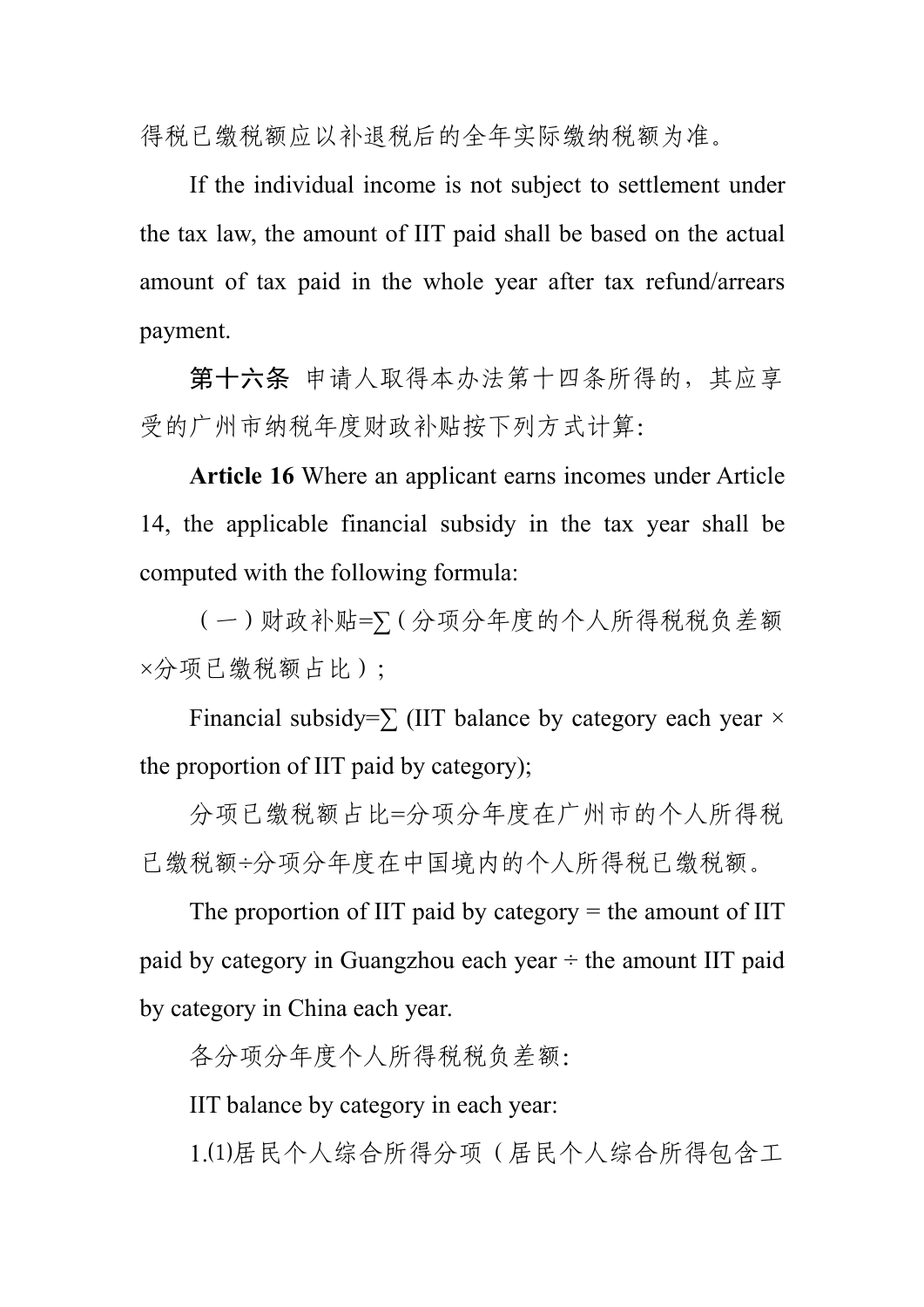资、薪金所得,劳务报酬所得,稿酬所得,特许权使用费4 项):分年度个人所得税税负差额=综合所得的个人所得税 已缴税额-综合所得应纳税所得额×15%;

1 (1) Resident comprehensive income categories (including four categories i.e. wages and salaries, incomes from remuneration for personal services, author's remuneration and royalties): the annual IIT balance = the amount of IIT paid on comprehensive income - the amount of taxable comprehensive income  $\times$  15%;

⑵非居民个人工资、薪金所得分项:分年度个人所得税 税负差额=工资、薪金所得的个人所得税已缴税额-工资、 薪金所得应纳税所得额×15%;

 $(2)$  The category of wages and salaries of non-residents: the annual IIT balance = the amount of IIT paid on wages and salaries - the amount of taxable income from wages and salaries  $\times$  15%;

非居民个人劳务报酬所得分项:分年度个人所得税税负 差额=劳务报酬所得的个人所得税已缴税额-劳务报酬所得 应纳税所得额×15%;

The category of income from remuneration for personal services of non-residents: the annual IIT balance = the amount of IIT paid on remuneration for personal services - the amount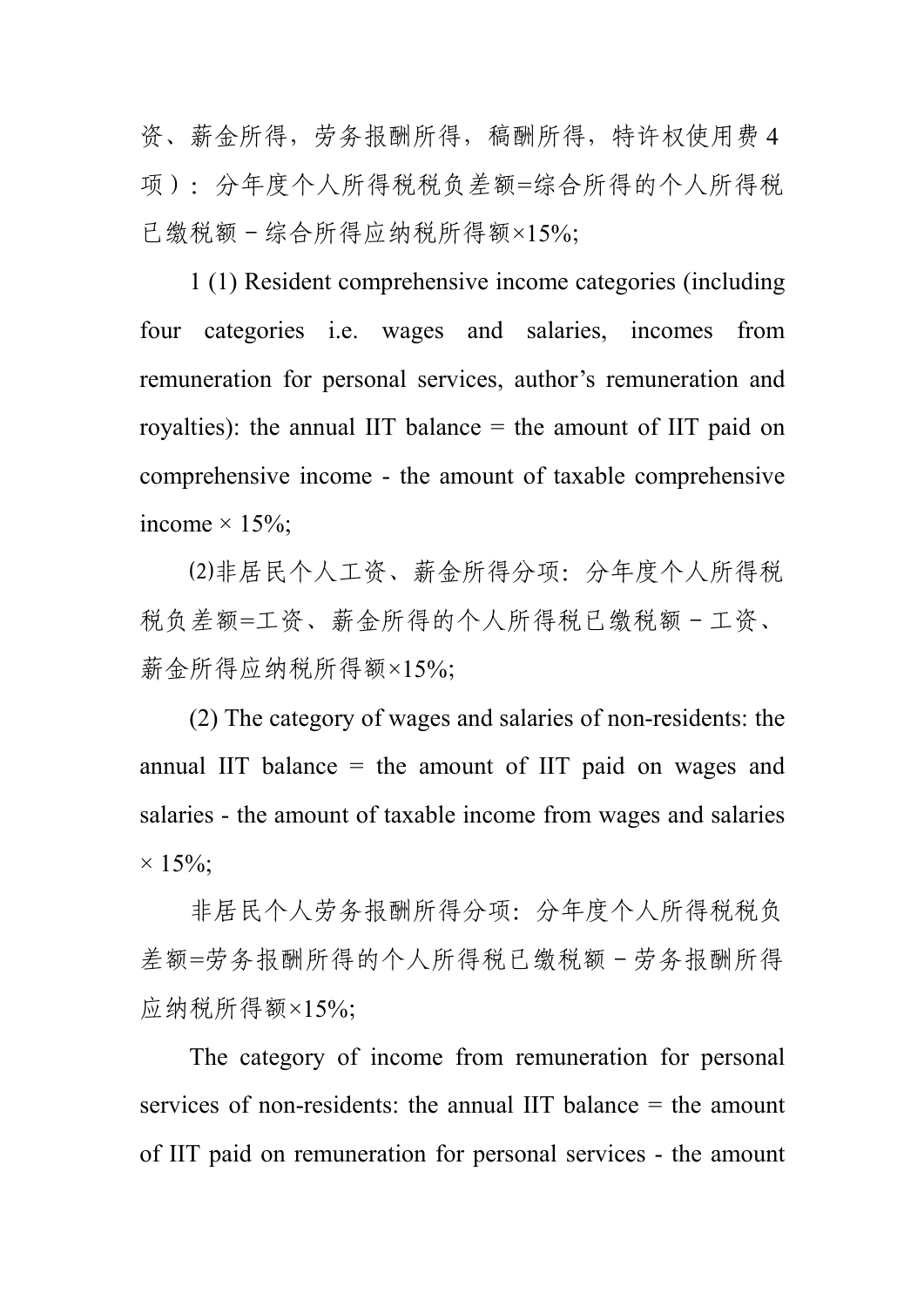of taxable income from remuneration for personal services  $\times$ 15%;

非居民个人稿酬所得分项:分年度个人所得税税负差额 =稿酬所得的个人所得税已缴税额-稿酬所得应纳税所得额  $\times 15\%;$ 

The category of author's remuneration of non-residents: the annual IIT balance = the amount of IIT paid on author's remuneration - the amount of taxable income from author's remuneration  $\times$  15%;

非居民个人特许权使用费所得分项:分年度个人所得税 税负差额=特许权使用费所得的个人所得税已缴税额-特许 权使用费所得应纳税所得额×15%。

The category of royalties of non-residents: the annual IIT  $balance = the amount of IIT paid on rovalties - the amount of$ taxable income from royalties  $\times$  15%;

2.经营所得分项:分年度个人所得税税负差额=经营所得 的个人所得税已缴税额-经营所得应纳税所得额×15%。

2. The category of income from business operation: the annual IIT balance  $=$  the amount of IIT paid on income from business operation - the amount of taxable income from business operation  $\times$  15%;

3.入选人才工程或人才项目获得的补贴性所得分项:分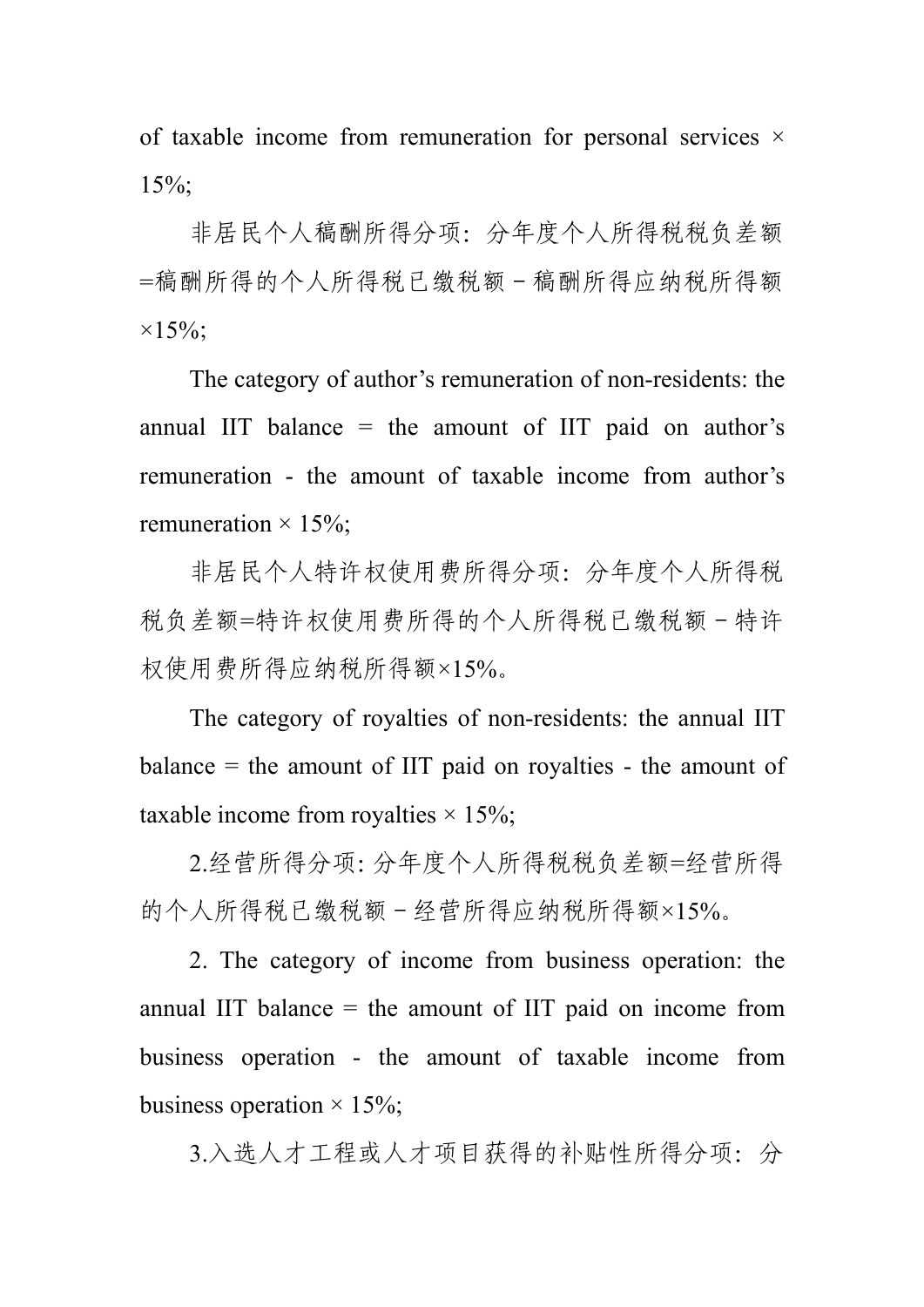年度个人所得税税负差额=入选人才工程或人才项目获得的 补贴性所得个人所得税已缴税额-入选人才工程或人才项 目获得的补贴性所得应纳税所得额×15%。

3. The category of subsidies obtained by being enlisted in talents projects of the government or government departments at or above the district level as well as their directly affiliated institutions: the annual IIT balance = the amount of IIT paid on subsidies obtained by being enlisted in talents projects of the government or government departments at or above the district level as well as their directly affiliated institutions - the amount of taxable income from subsidies obtained by being enlisted in talents projects of the government or government departments at or above the district level as well as their directly affiliated institutions  $\times$  15%;

(二)申请人存在本办法第九条情形的,其财政补贴还 应增加计算享受补贴时段系数:

(2) Where the circumstances of Article 9 of the *Measures* occur, the financial subsidy shall be calculated in consideration of the subsidy period coefficient.

财政补贴=∑(分项分年度的个人所得税税负差额×分项 已缴税额占比×享受补贴时段系数)

Financial subsidy= $\sum$  (IIT balance by category each year  $\times$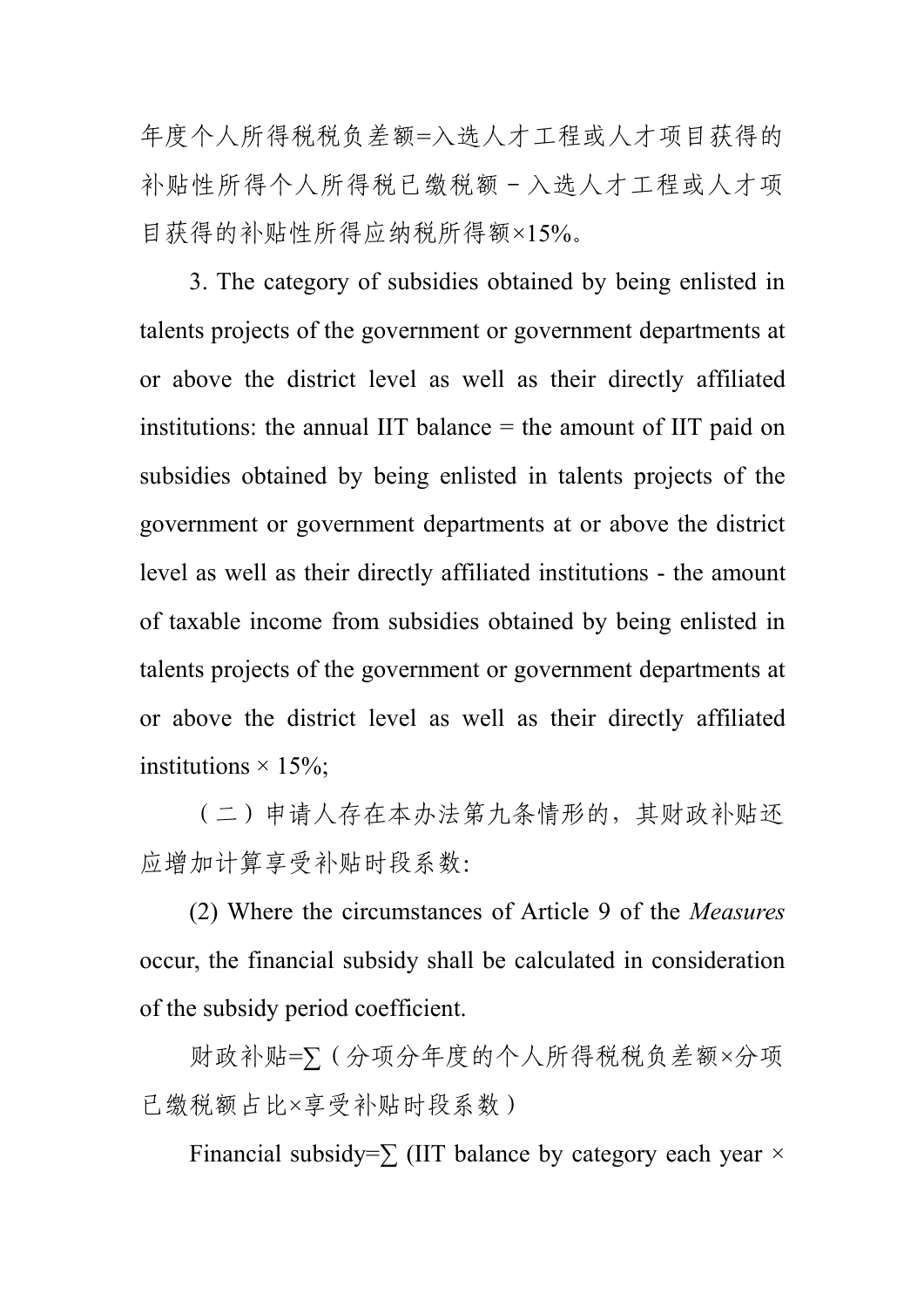the proportion of IIT paid by category  $\times$  subsidy period coefficient); where,

享受补贴时段系数=应享受财政补贴时段的应纳税所得 额÷全年度应纳税所得额

subsidy period coefficient= Taxable income for the period entitled to financial subsidies  $\div$  Taxable income for the whole year

# 第三章 补贴程序

#### **Chapter III Subsidy Procedures**

第十七条 财政补贴每年办理一次,当纳税年度的财政 补贴申请于次年 7 月 1 日~8 月 31 日受理。

2020~2022 年纳税年度的财政补贴,申请人符合补贴条 件而未在规定时间内提出申请的,可在下一年度的补贴申请 期限内补办申请。再次逾期的,不予受理和补贴。

2023 年纳税年度的财政补贴不再设立补办申请期。

**Article 17** Financial subsidies are processed once a year, and applications for financial subsidies in the current year are accepted from July  $1<sup>st</sup>$  to August  $31<sup>st</sup>$  of the following year.

For the financial subsidies in the tax years from 2020 to 2022, where an eligible applicant fails to submit an application within the prescribed time limit, a supplementary application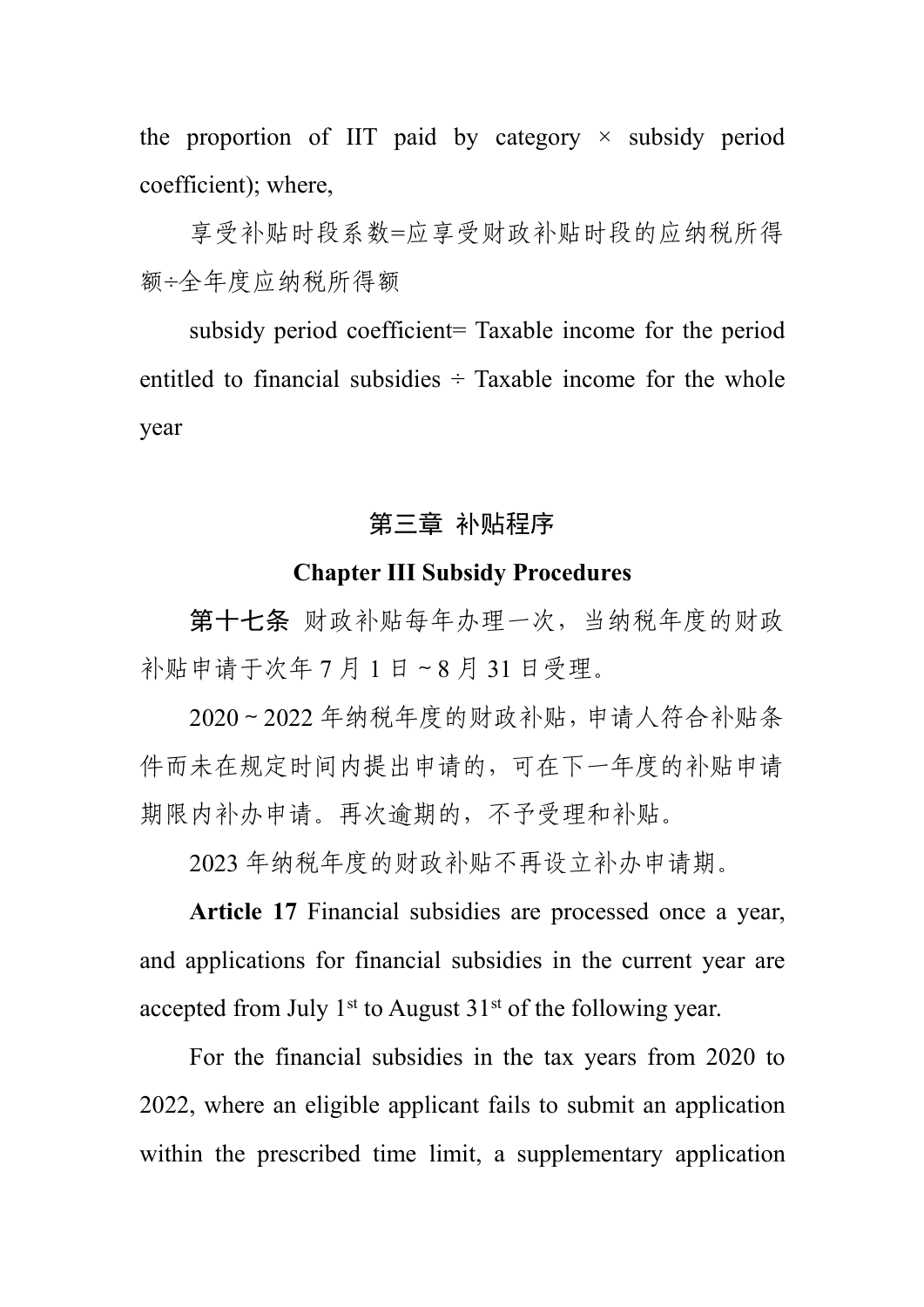can be made during the subsidy application period in the next year. If it is overdue again, it shall not be accepted or subsidized.

No supplementary application will be allowed for the financial subsidies for the tax year of 2023.

第十八条 申请人个人所得税由扣缴义务人扣缴的,一 般由扣缴义务人代为办理财政补贴申请手续。申请人自行申 报缴纳个人所得税的,由其本人提出申请。

**Article 18** Where the IIT of the applicant is withheld by a withholding agent, the withholding agent shall generally handle the application procedures for financial subsidies on behalf of the applicant. Where an applicant declares and pays IIT on his own, he or she shall apply for it.

第十九条 申请财政补贴时需提交下列材料:

**Article 19** The following materials shall be submitted for application of financial subsidies:

(一)《广州市关于粤港澳大湾区个人所得税优惠政策 财政补贴个人申请表》。

(I) Guangzhou's Application Form for Individuals Applying for Financial Subsidies under Preferential Individual Income Tax (IIT) Policies in Guangdong-Hong Kong-Macao Greater Bay Area;

(二)扣缴义务人或申请人承诺配合监督检查、承诺申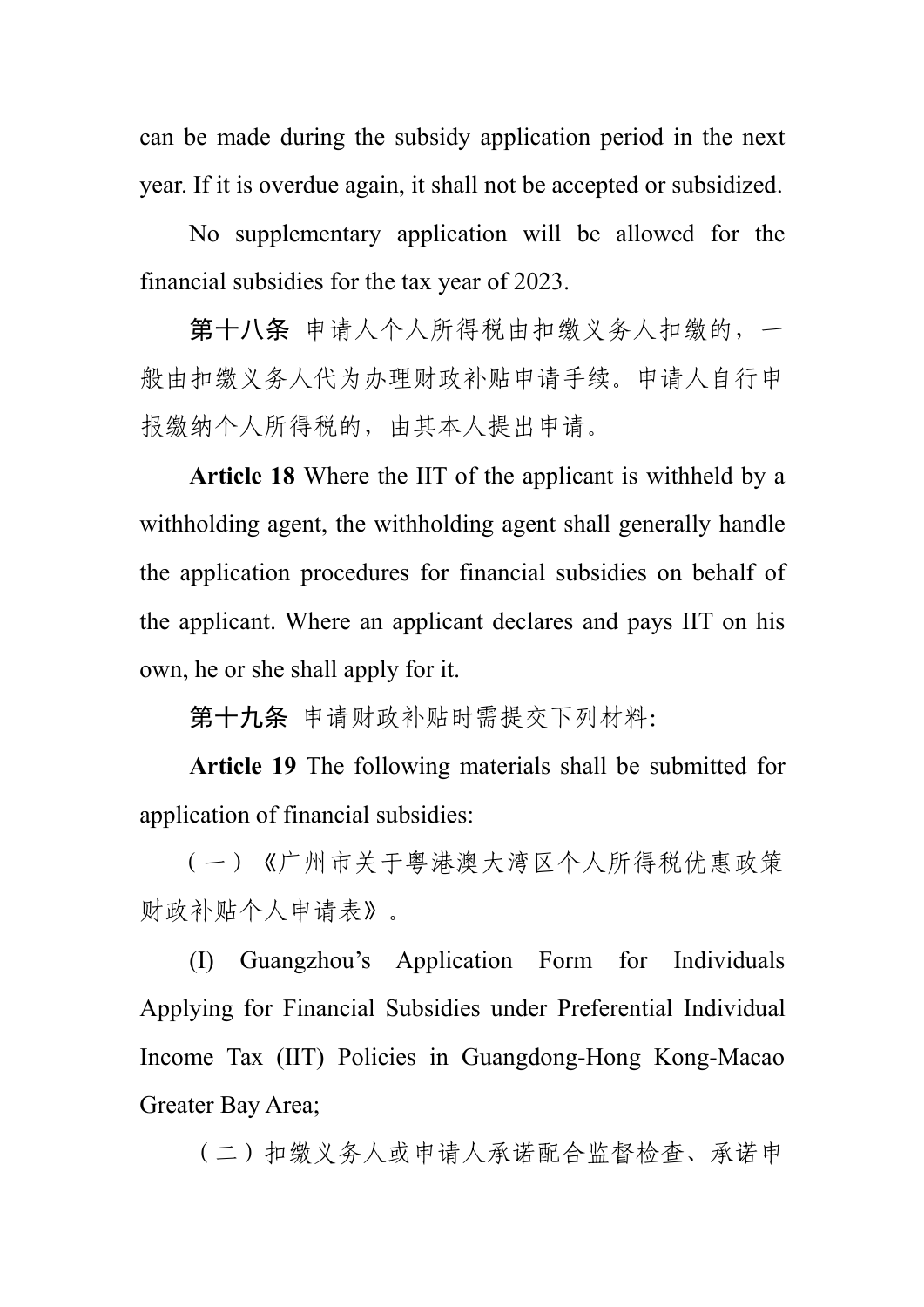请人符合本办法第八条第三项规定的承诺书。

(II) A Letter of Commitment where the withholding agent or the applicant undertake to cooperate with the supervision and inspection, and to promise that the applicant meets the requirements of Item 3, Article 8 of the *Measures*;

(三)申请人有效身份证明证件:

(III) The applicant's valid identity certificate:

1.外国国籍人士提交护照、外国人永久居留证。

1. Foreign nationals shall submit their passports or Foreign Permanent Resident ID Card.

2.香港、澳门永久性居民提交永久性港澳居民身份证、 港澳居民来往内地通行证。

2. Permanent residents of Hong Kong and Macao shall submit permanent Hong Kong and Macao Resident Identity Cards or Mainland Travel Permit for Hong Kong and Macao Residents.

3.取得香港入境计划(优才、专业人士及企业家)的香 港居民提交香港居民身份证、香港入境事务处签发的相关入 境证件。

3. Hong Kong residents under the Hong Kong's Admission Schemes for Talents, Professionals and Entrepreneurs shall submit their Hong Kong Resident Identity Cards and visas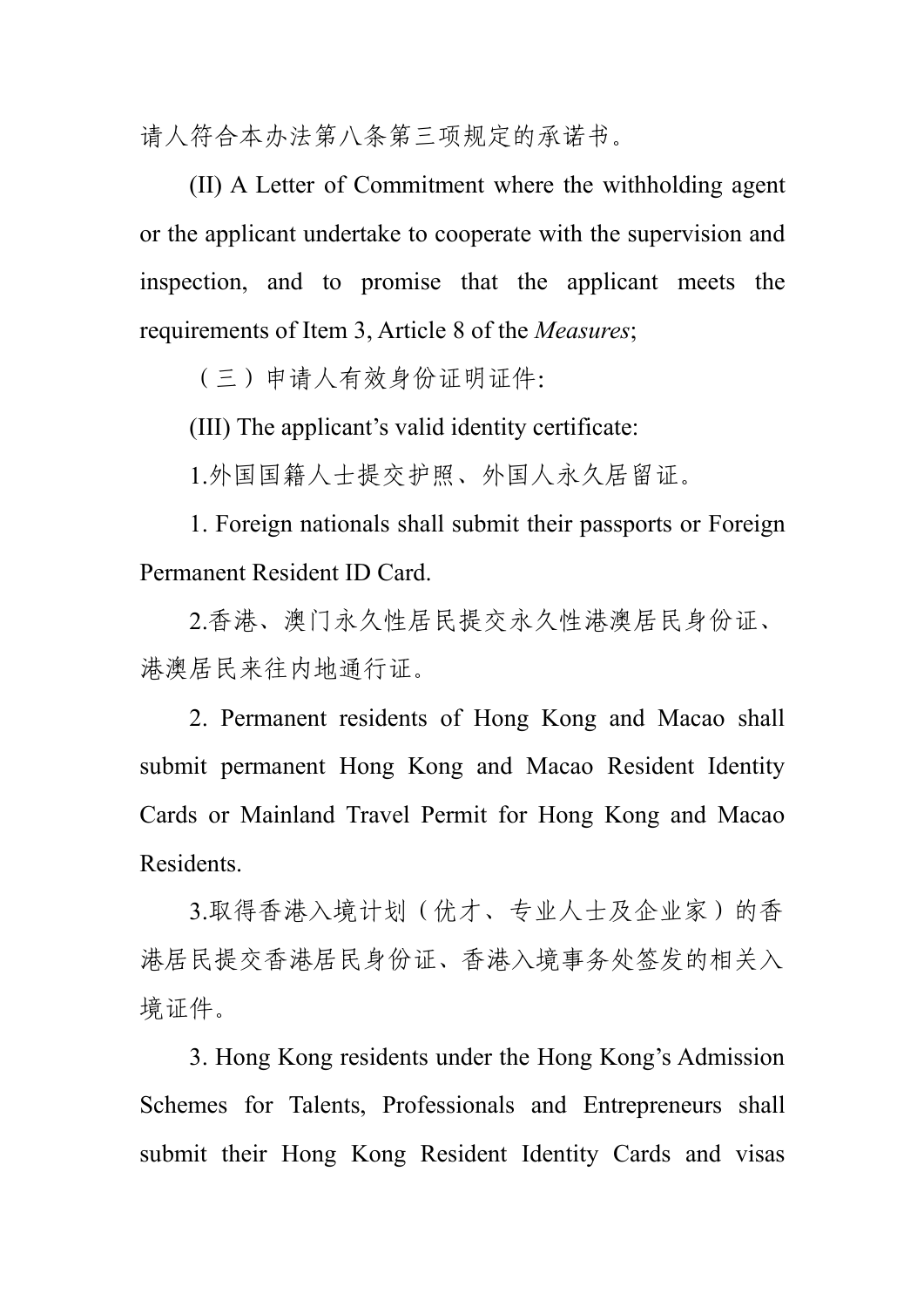issued by the Hong Kong Immigration Department.

4.台湾地区居民提交台湾居民身份证、台湾居民来往大 陆通行证。

4. Taiwan residents shall submit their identity cards and Mainland Travel Permit for Taiwan Residents.

5.取得国外长期居留权的海外华侨和归国留学人才提交 中国护照、中国身份证、国外长期(或永久)居留凭证。其 中,归国留学人才还应当提交教育部留学服务中心开具的 《国外学历学位认证书》。

5. Overseas Chinese and returned overseas Chinese students who have obtained the right of long-term residence abroad shall submit their Chinese passports, Chinese identity cards and long-term (or permanent) foreign residence certificates. Among them, returned overseas students should also submit the *Foreign Education and Degree Recognition Certificate* issued by the Service Center for Scholarly Exchange of the Ministry of Education.

申请人使用多个不同身份证明登记纳税的,需一并提交 相对应的所有身份证明文件。

If the applicant registers for tax payment with multiple different identity certificates, all the corresponding identity certificates shall be submitted together.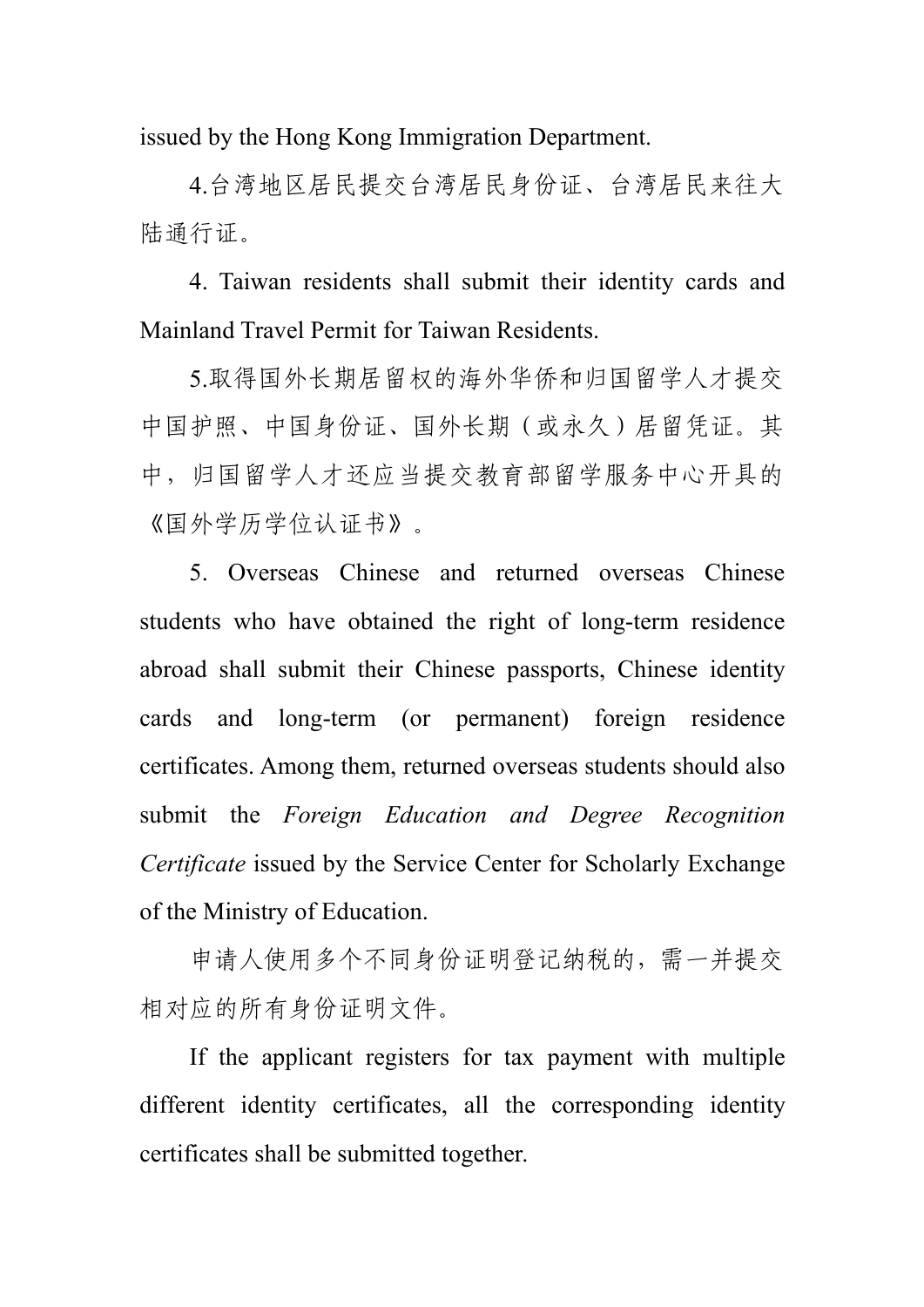(四)属于境外高端人才的申请人提供获国家、省政府、 广州市政府部门认定的境外高端人才有关荣誉证书、聘书、 确认函、证明函、认定文件、外国人工作许可证(或许可通 知)等材料;

(IV) If the applicant is an overseas high-end talent, he/she shall provide the copies of relevant honorary certificates, letters of engagement, confirmation letters, certificates, confirmation documents as well as work permits (or permit notices) of foreigners working in China, which prove the applicant an overseas high-end talent recognized by the state, Guangdong or Guangzhou governments.

属于境外紧缺人才的申请人提供技能认证部门颁发的 执业资格证、职称证、技能证,国家教育部门认可的学历、 学位证书,或工作单位说明申请人所从事岗位(工种)材料。

If the applicant is an overseas critically lacking talent, he/she shall provide certificates of professional qualification, professional title, or skill certificates issued by skill certification authorities; academic qualification certificate, diploma recognized by the Ministry of Education or employment letter that indicates the applicant's position (or specific job).

(五)申请人在广州市的年度工作天数是否达到累计 90 天的材料: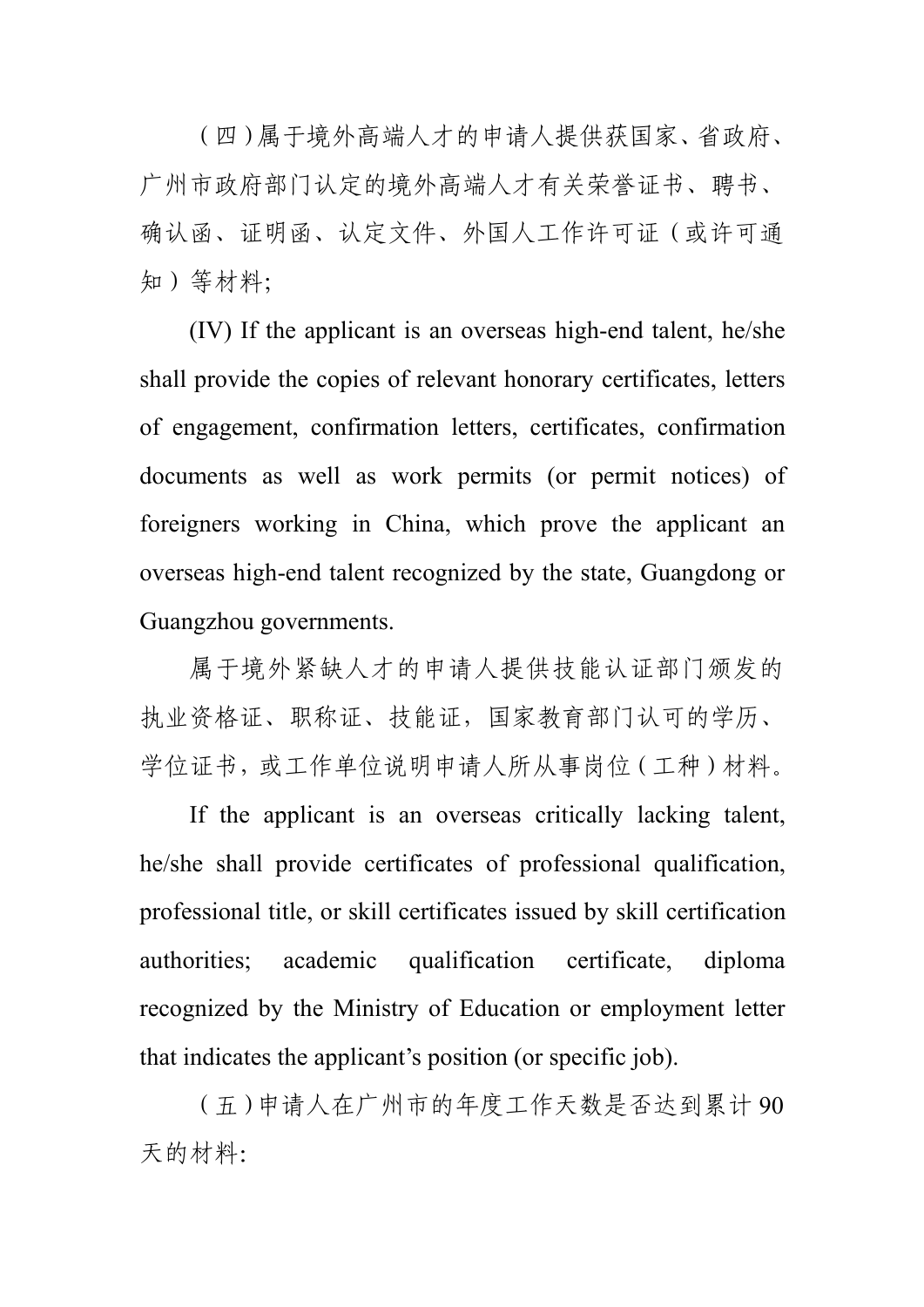(V) Materials to prove that the applicant's annual working days in Guangzhou reach a minimum of 90 days;

1.申请人因工作关系而在广州市注册的企业和其他机构 任职、受雇的,提供:

1. If the applicant is working at or being employed by an enterprise or other institution registered in Guangzhou in relation to his/her job, he or she shall provide:

⑴申请人与扣缴义务人所签订的劳动合同(劳动合同约 定的工作地点为广州市内);申请人属由中国境外雇主派遣 的,该申请人的中国境外雇主与广州市接收企业签订的派遣 合同;

(1) The labor contract signed between the applicant and the withholding agent (the place of work stipulated in the labor contract is in Guangzhou); or, if the applicant is dispatched by an overseas employer, the dispatch contract signed between the applicant's employer outside China and the receiving enterprise of Guangzhou if the applicant is dispatched by an overseas employer;

⑵申请人在广州市的年度工作天数达到累计满 90 天的 承诺书。

(2) A commitment letter from the applicant to promise to have worked in Guangzhou for at least 90 days in one year.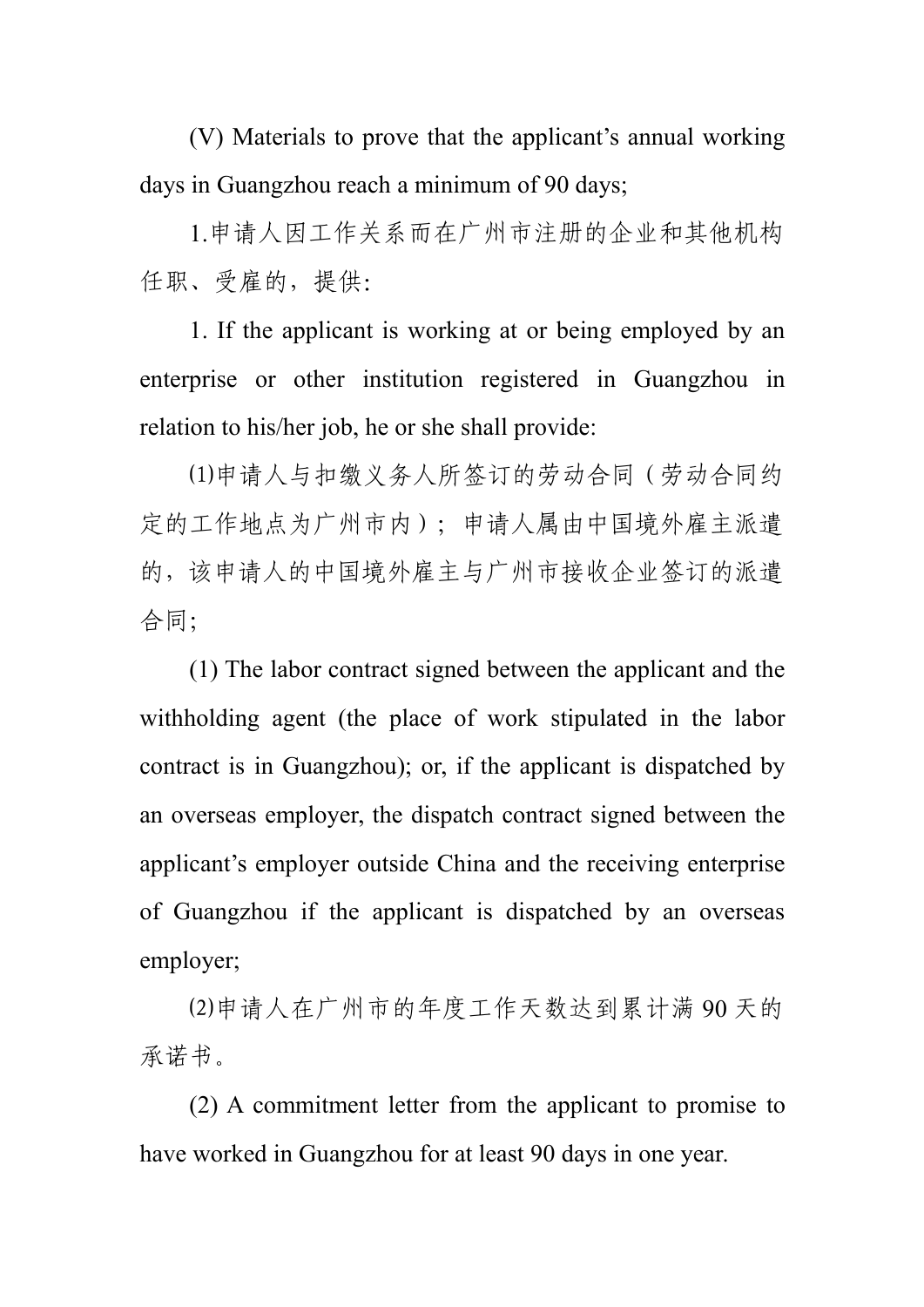2.申请人因工作关系而在广州市提供独立个人劳务,须 **提供: with the contract of the contract of the contract of the contract of the contract of the contract of the c** 

2. Applicants who provide independent personal services in Guangzhou in relation to his/her job shall provide:

⑴申请人与在广州市设立的企业、机构所签订的劳务合 同;

(1) The labor contract signed by the applicant with the enterprises and institutions established in Guangzhou;

⑵申请人在广州市的年度工作天数达到累计满 90 天的 承诺书。

(2) A commitment letter from the applicant promising to have worked in Guangzhou for at least 90 days in a year.

(六)申请人获得区级以上政府或政府工作部门、直属 机构人才工程或人才项目的奖励、补贴材料。

(VI) Documents proving that the applicant has received awards or subsidies under talents programs of the government or government departments at or above the district level as well as their directly affiliated institutions.

(七)申请人本人在中国内地开设和已激活的Ⅰ类银行 结算账户(即全功能账户)资料,包括提供含申请人本人的 开户银行、银行账号、开户名的存折或银行卡复印件。

(VII) Information of Class I bank settlement account (i.e. a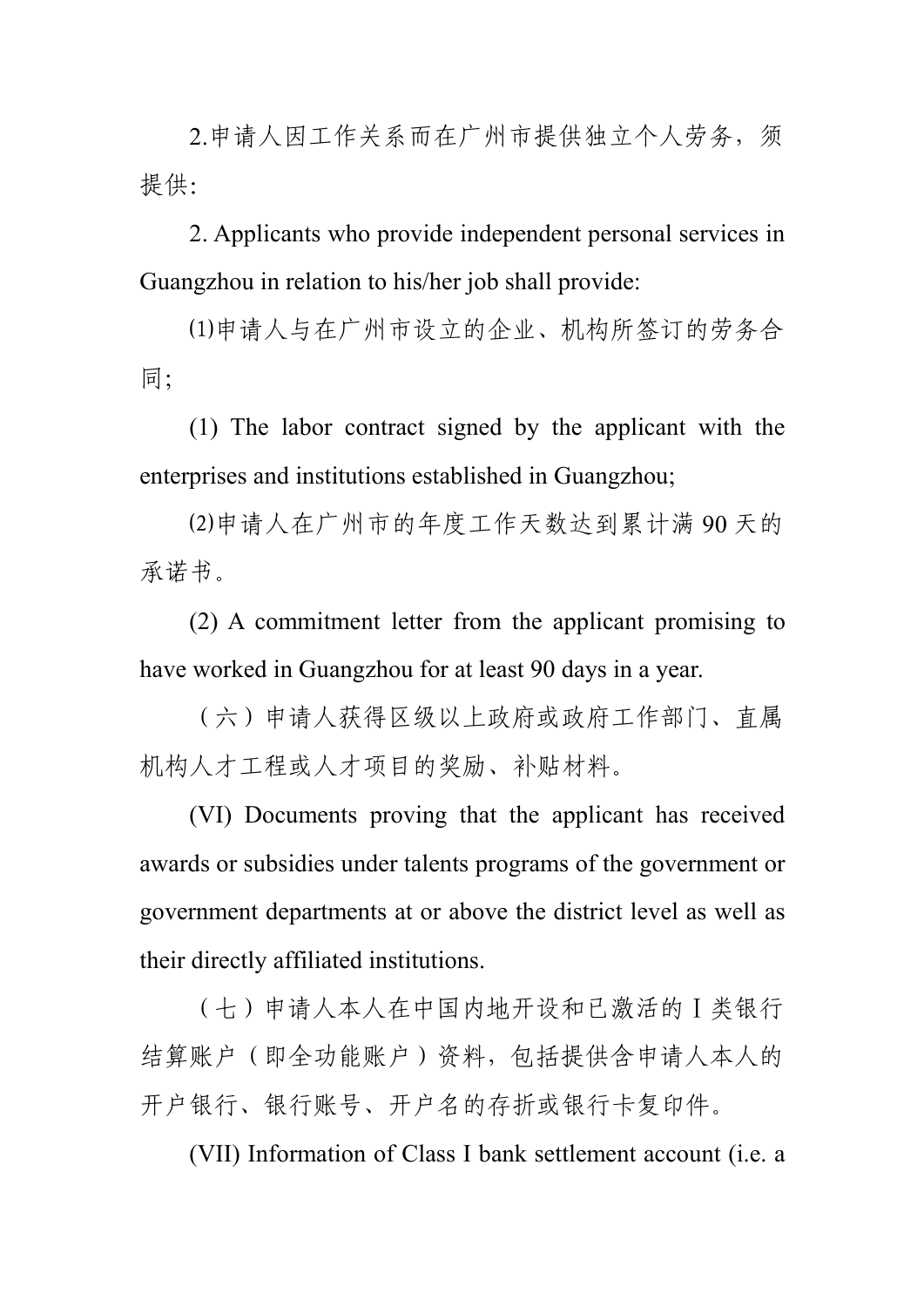full-function bank account) opened and activated by the applicant in the Chinese Mainland, including a copy of the bank book or bank card containing the applicant's bank account, account number and account name.

上述材料需加盖扣缴义务人公章和侧面骑缝章。

The above application materials shall be stamped with the official seal of the withholding agent and affixed with a cross-page seal.

第二十条 申请人或扣缴义务人在广东政务服务网上提 出财政补贴申请,属于广州市境外高端人才的,由市科技局 负责受理,各区科技部门负责初审,市科技局负责复审;属 于广州市境外紧缺人才的,由市人力资源社会保障局负责受 理,由各区人力资源社会保障部门负责初审,市人力资源社 会保障局负责复审,具体办理方式按照政务服务事项集成服 务改革相关要求执行。

**Article 20** The applicant or withholding agent shall apply for financial subsidy on the Guangdong Government Service website. Applications from overseas high-end talents in Guangzhou shall be handled by Guangzhou Municipal Science and Technology Bureau, with district-level science and technology authorities conducting preliminary examination and the municipal Bureau processing final approval. Applications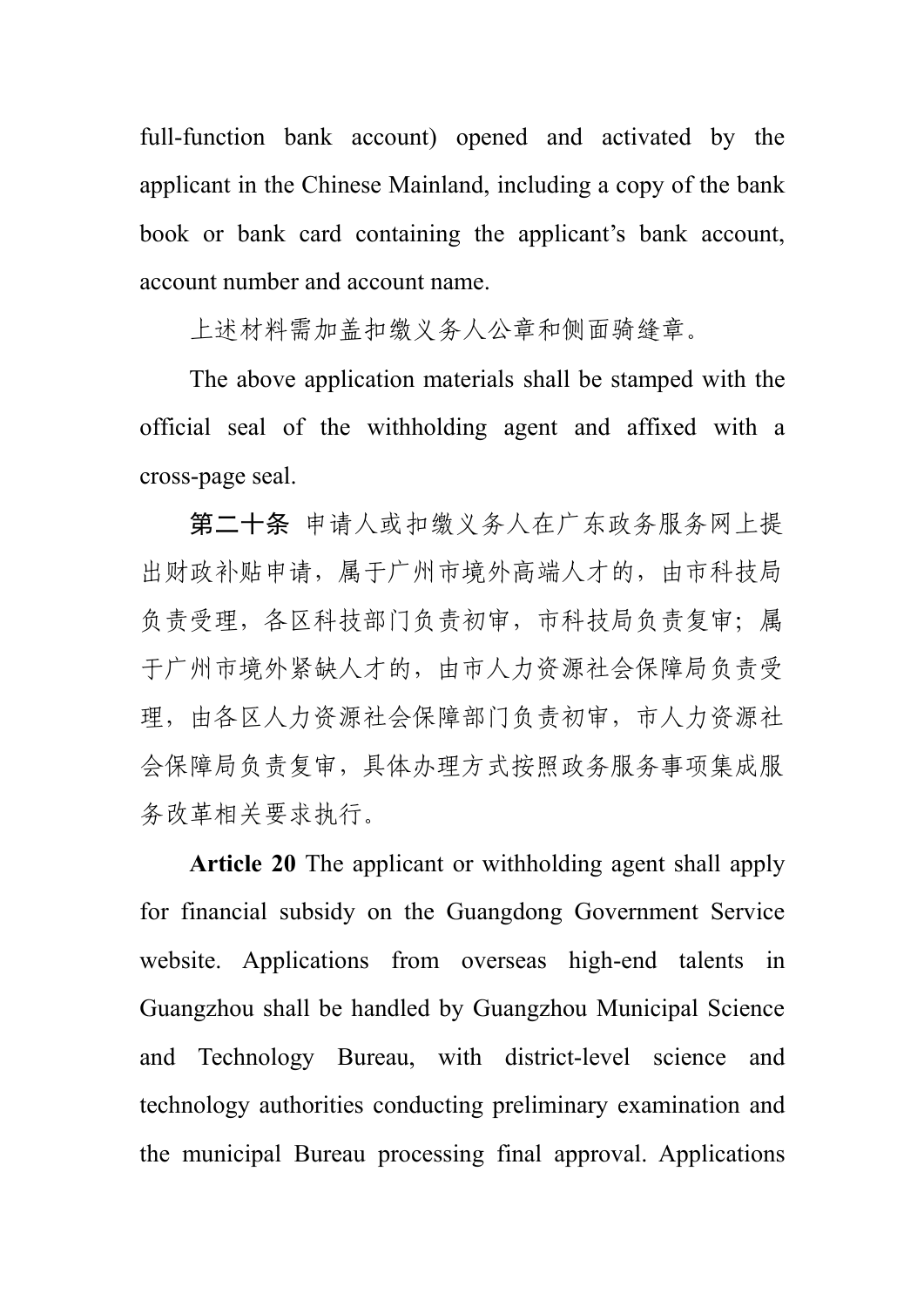from overseas critically-lacking talents in Guangzhou shall be handled by Guangzhou Municipal Human Resources and Social Security Bureau, with district-level human resources and social security authorities conducting preliminary examination and the municipal Bureau processing final approval. The specific handling procedures shall be fulfilled in accordance with relevant requirements of reform of integrated government services.

受理部门应核对提交的申请个人所得税财政补贴资料 是否齐全。符合条件且资料齐备的,予以受理。

The handling department shall check whether the application materials submitted for IIT financial subsidies are complete. Applications submitted by eligible applicants and supported with full set of materials will be accepted.

第二十一条 市、区相关人才认定或管理部门、财政、 税务部门应协助受理审核部门开展审核工作。

**Article 21** Relevant talent certification or administration authorities, fiscal authorities and taxation authorities at municipal and district level shall provide assistance to examination and approval authorities with the latter's works.

第二十二条 市科技局、市人力资源社会保障局复审后 形成正式财政补贴名单,通过市财政国库集中支付系统将财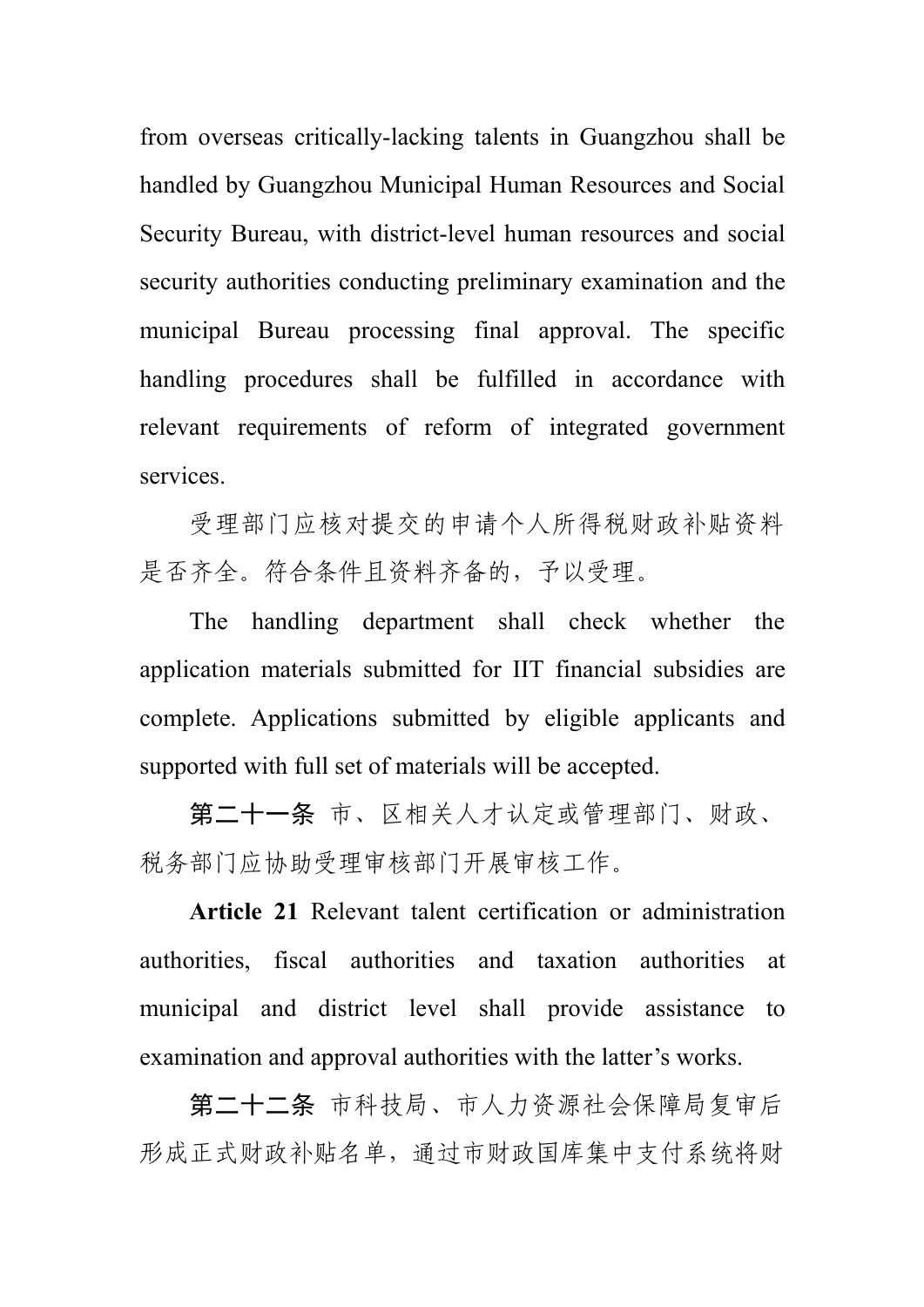政补贴直接拨付至申请人的个人账户。

**Article 22** Upon final approval of Municipal Science and Technology Bureau and Municipal Human Resources and Social Security Bureau, a final list of applicants granted with the financial subsidies shall be produced and the financial subsidies shall be directly allocated to the personal accounts of applicants through the centralized payment system of the municipal treasury.

第二十三条 申请人对补贴金额有异议的,可在补贴审 核终结 30 日内,在广东政务服务网上提起补贴金额重新核 算申请。受理审核部门应当重新审核,审核后有差额的,应 当予以校正。

**Article 23** When the applicant has any objection to the amount of subsidies, he/she may apply for a review on the amount of subsidies on the Guangdong Government Service website within 30 days after the final approval of the financial subsidy. The examination and approval authority shall review the application and make correction when there is a difference in amount.

# 第四章 监督管理

#### **Chapter IV Supervision and Management**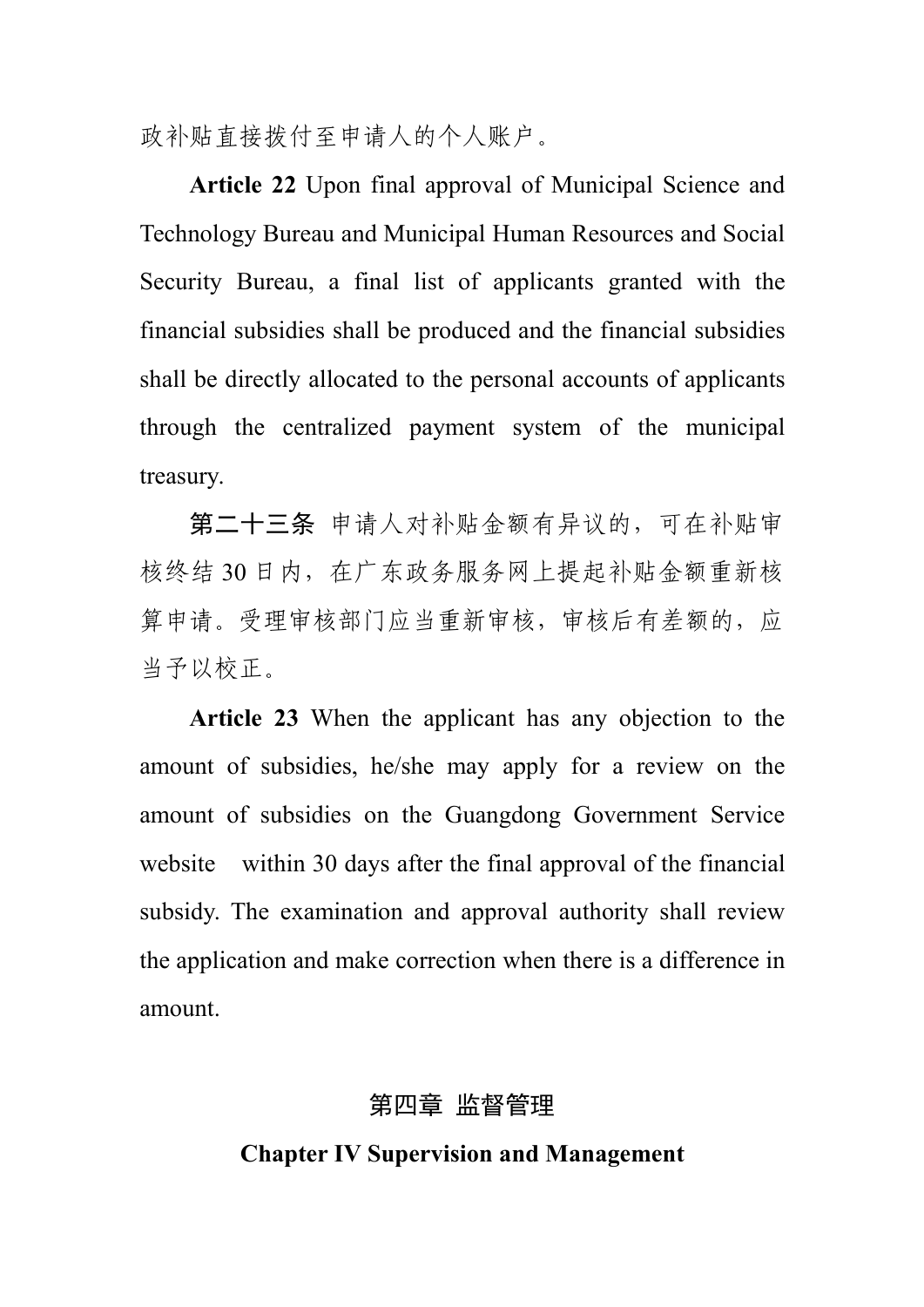第二十四条 申请人和扣缴义务人应如实提供申请材料, 并对申请材料完整性、真实性和准确性负责。对于虚报、冒 领、骗取财政补贴资金的行为,一经查实,收回已安排的财 政补贴,并依据《财政违法行为处罚处分条例》(国务院令 第427号)等法律法规予以处理,涉嫌犯罪的,移交司法机 关依法追究刑事责任。

**Article 24** The applicant and withholding agent shall provide true and authentic application materials, and shall be held responsible for the completeness, authenticity and accuracy of the application materials. Once the acts of false reporting, falsely collecting or defrauding financial subsidies are found, the distributed financial subsidy shall be recovered, and the case shall be handled in accordance with the *Regulations on Punishment of Financial Illegal Acts* (Decree No. 427 of the State Council) and relevant laws and regulations. If a suspected crime is committed, the case shall be transferred to judiciary authorities to investigate criminal responsibility according to law.

第二十五条 申请人和扣缴义务人应自觉接受财政、审 计等部门对个人所得税财政补贴资金情况的检查监督。

**Article 25** The applicant and withholding agent shall consciously accept the inspection and supervision of the IIT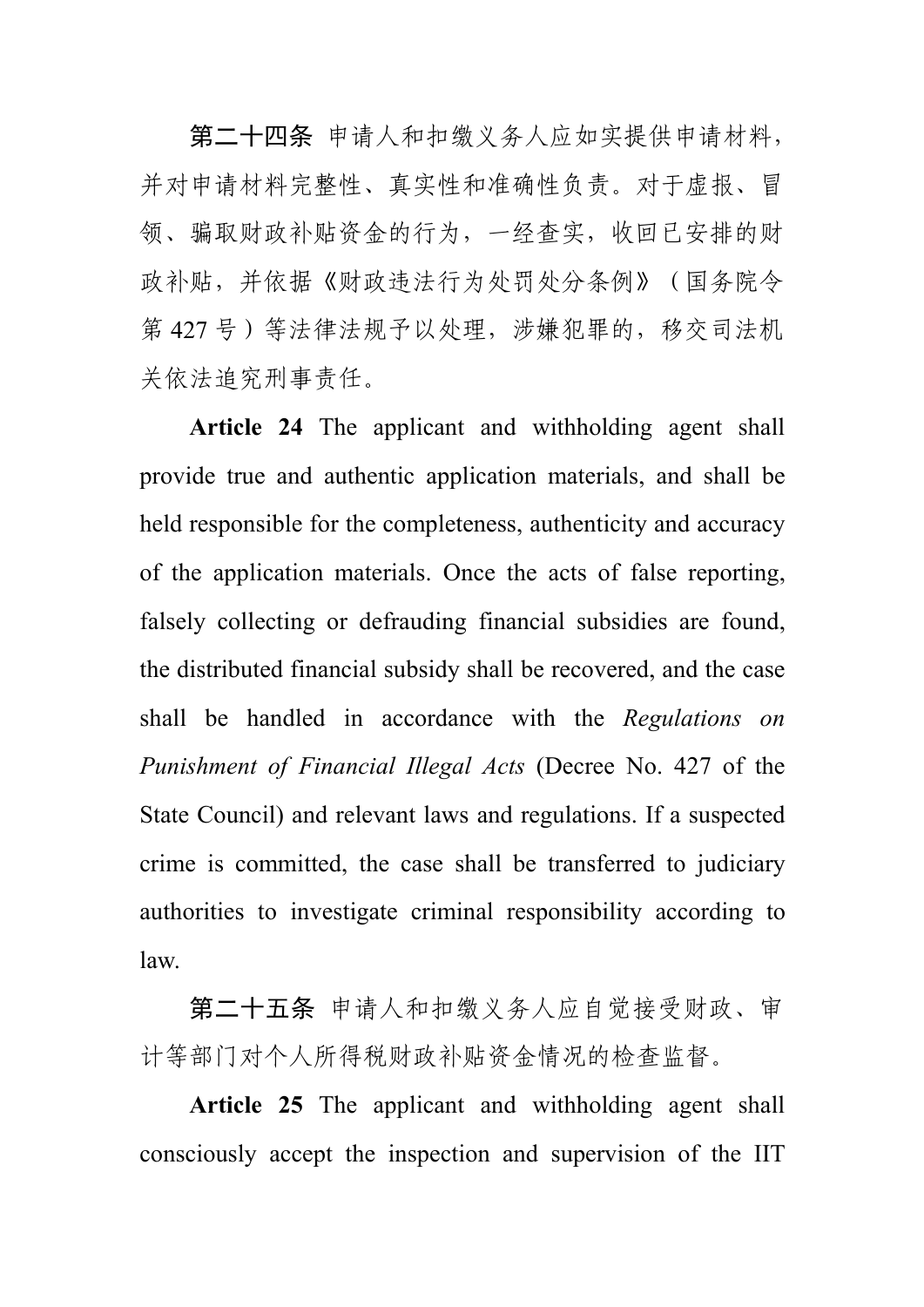financial subsidy by the financial and auditing departments.

# 第五章 附则

#### **Chapter V Supplementary Provisions**

第二十六条 本办法自印发之日起施行,有效期至 2023 年 12 月 31 日。2020 年 1 月 1 日起至本办法施行前期间,参 照本办法执行。

**Article 26** The *Measures* shall come into force on the date of issue and remain valid until December 31, 2023. Applications from January 1, 2020 to the effective date of the *Measures* shall be handled by referring to the *Measures* herein.

申请人申请补贴的所属纳税年度在本办法有效期内的, 适用本办法。

The *Measures* shall apply where the tax years for which the applicant applies for financial subsidies are within the validity period of the *Measures*.

第二十七条 2019 年纳税年度补贴的补办申请,于 2021 年 7 月 1 日 ~ 8 月 31 日受理, 其余仍按原规定执行。

**Article 27** Supplementary applications for financial subsidies in the tax year of 2019 shall be accepted from July 1 to August 31, 2021 and other matters shall be handled in accordance with the original provisions.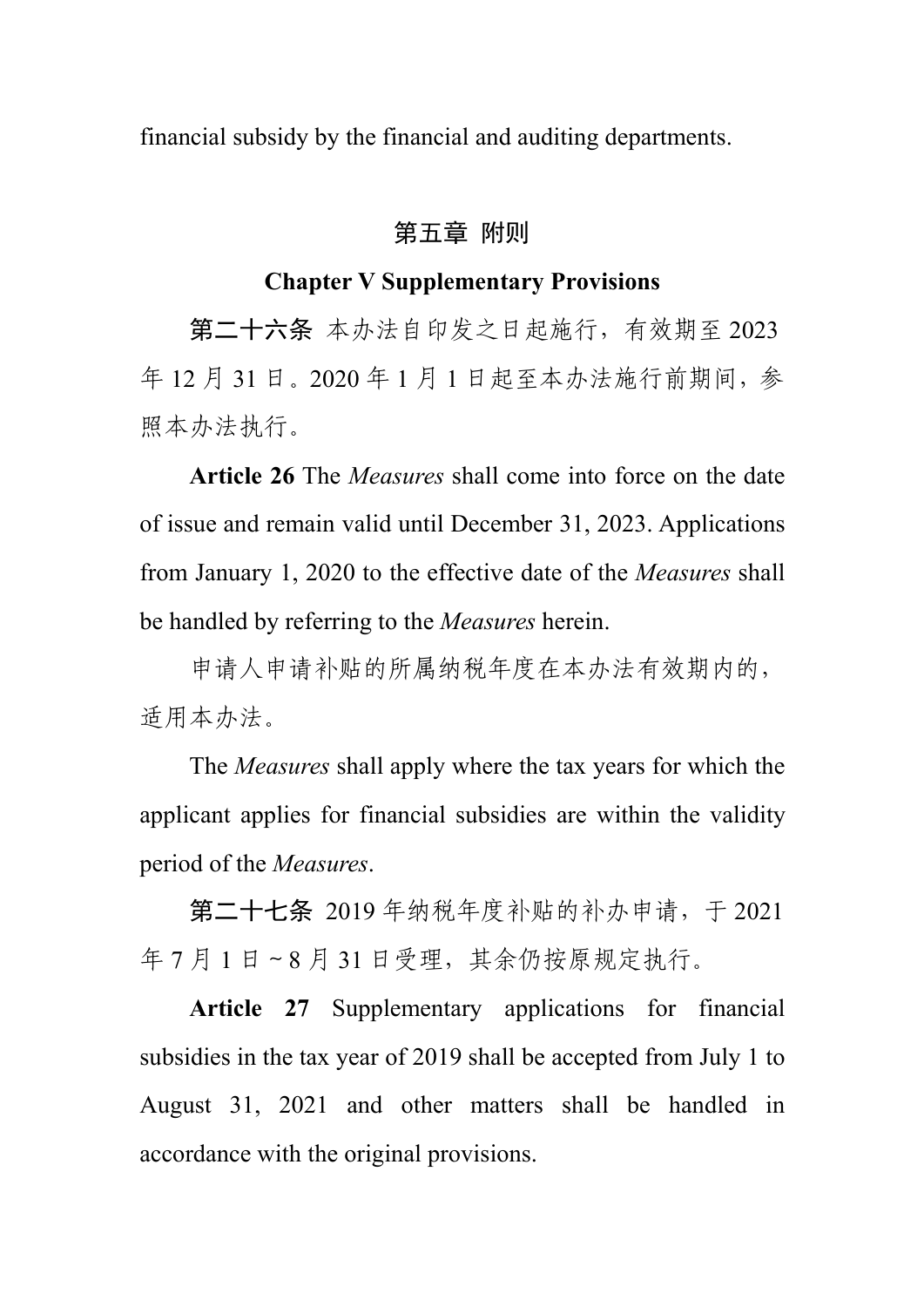附件:1.广州市境外高端人才目录

2.广州市境外紧缺人才目录

3.广州市关于粤港澳大湾区个人所得税优惠政策 财政补贴个人申请表

4.承诺书

5.独立个人劳务-个人声明模板

Annexes:

1. Catalogue of Overseas High-end Talents in Guangzhou

2. Catalogue of Overseas Critically-lacking Talents in Guangzhou

3. Guangzhou's Application Form for Individuals Applying for Financial Subsidies under Preferential Individual Income Tax (IIT) Policies in Guangdong-Hong Kong-Macao Greater Bay Area

4. Commitment Letter

5. Personal Statement - Template for Independent Personal Services